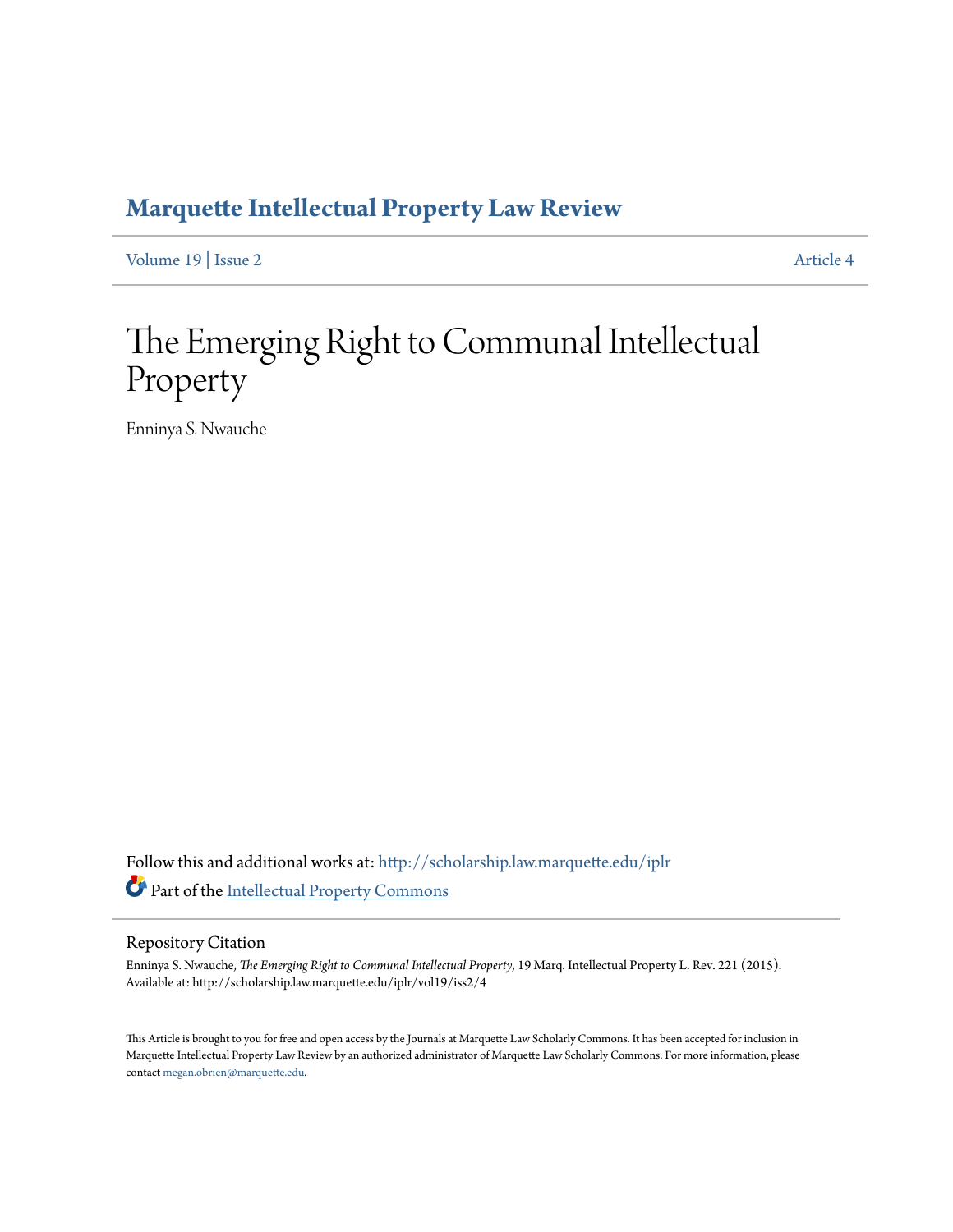# THE EMERGING RIGHT TO COMMUNAL INTELLECTUAL PROPERTY

ENNINYA S. NWAUCHE\*

<sup>\*</sup> Professor, Faculty of Law, Rhodes University, Grahamstown South Africa.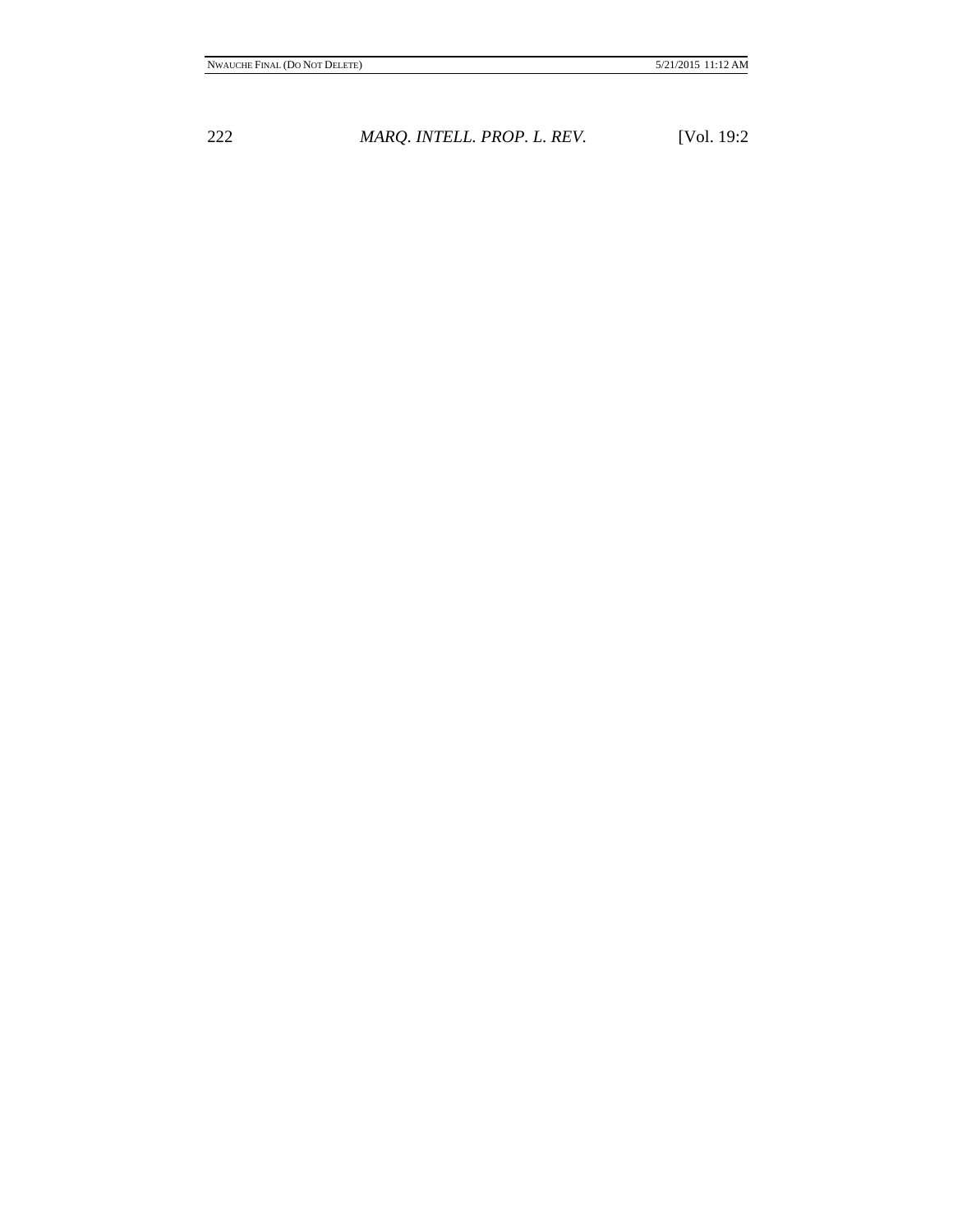

Enyinna S Nwauche is professor of law at the faculty of law Rhodes University Grahamstown South Africa and visiting professor of law Madona University Okija Nigeria. He was Director General of the Nigerian Copyright Commission between 2002 and 2004 and is a tutor at the WIPO Worldwide Academy.

Professor Nwauche is author of numerous articles in the field of intellectual property.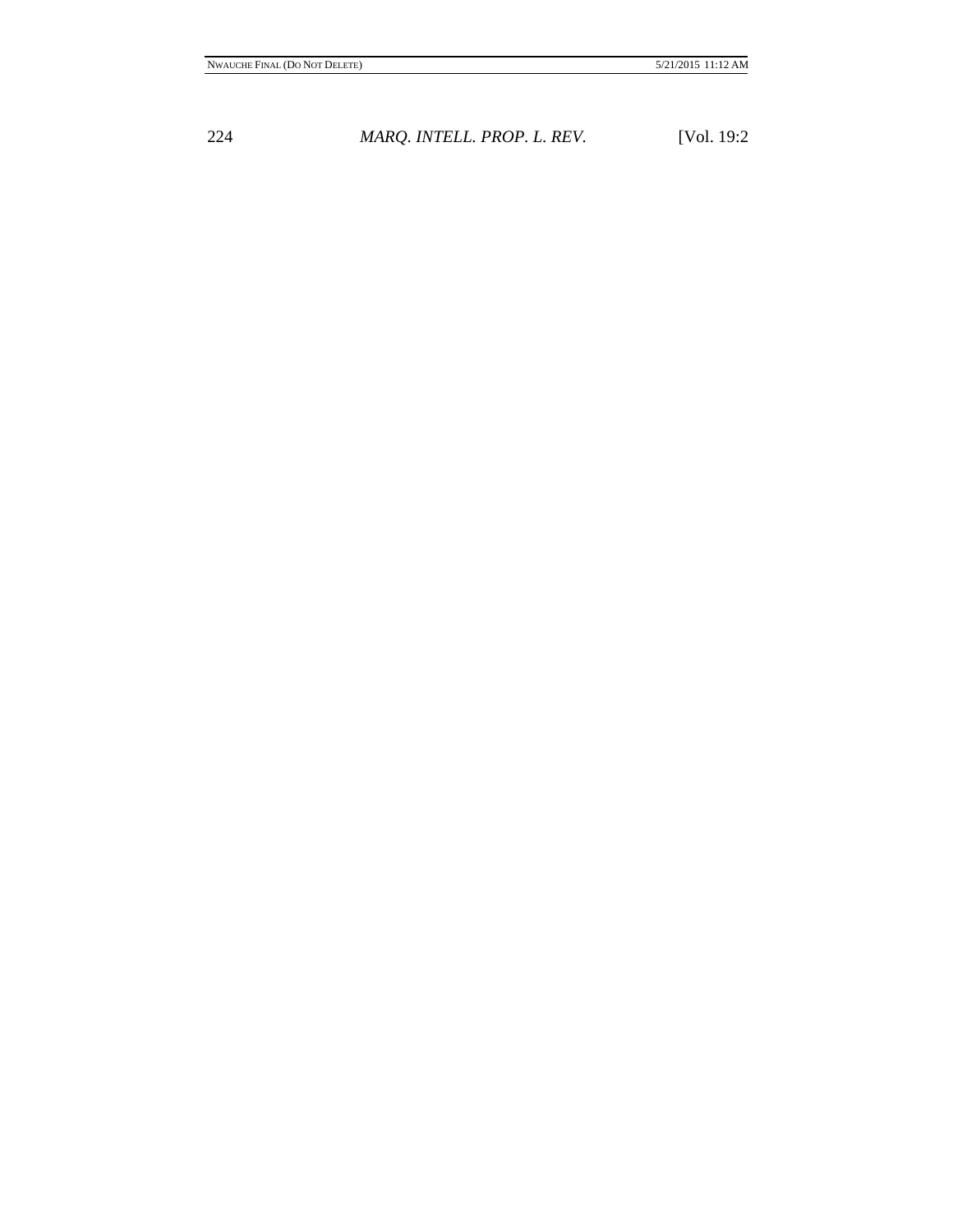#### **INTRODUCTION**

This article addresses the extent to which national and international law regards the entitlement of communities to protect and preserve their intellectual property in the form of traditional knowledge, expressions of folklore, and genetic resources as a communal right. In particular, communal intellectual property is a right collectively held by communities over their intellectual property. Such rights arise because the creation, maintenance, enhancement, and transformation of intellectual property is done by the community as a whole. The communal nature of the right does not diminish the fact that individuals are the physical agents in the creation of communal intellectual property. Still, such contribution happens in the context of communal values, and often with the vision, supervision, and authority of the community. In general, the existence of communal creations and knowledge is universally acknowledged. Yet, it is a different matter when a claim is asserted that a community has exclusive rights over the products and the processes resulting from these creations and knowledge. This difference is where, both at the international and national level, heated debates and controversies have dominated the discussion about whether intellectual property rights could be asserted by communities as opposed to individuals.

A simple way to approach this issue is to identify existing norms in national constitutions where such a communal intellectual property right is recognized. Given that intellectual property rights are essentially territorial, the recognition by national constitutions of communal rights is usually, although not exclusively, the clearest evidence of the recognition of such rights. In this respect, this article argues that a combination of recent constitutional provisions in regions such as Latin America and Africa, as well as international treaty provisions, support the assertion of the existence of communal intellectual property rights. However, the lack of widespread state recognition of communal intellectual property rights, in the background of the ongoing controversy of the relationship between intellectual property and human rights, suggests that communal intellectual property rights are still emerging. That is, such rights have yet to be firmly established as a general legal principle in many jurisdictions. Moreover, these rights confront significant obstacles as well, some of which are specifically addressed in this article.

In this context, it is worth highlighting that part of the difficulty of asserting communal intellectual property rights is because the nature of intellectual property rights remains largely unclear. Given the controversies surrounding recognition of individual intellectual property rights in the background of the development of human rights as a liberal conception and protection of individual rights, it would appear problematic to assert that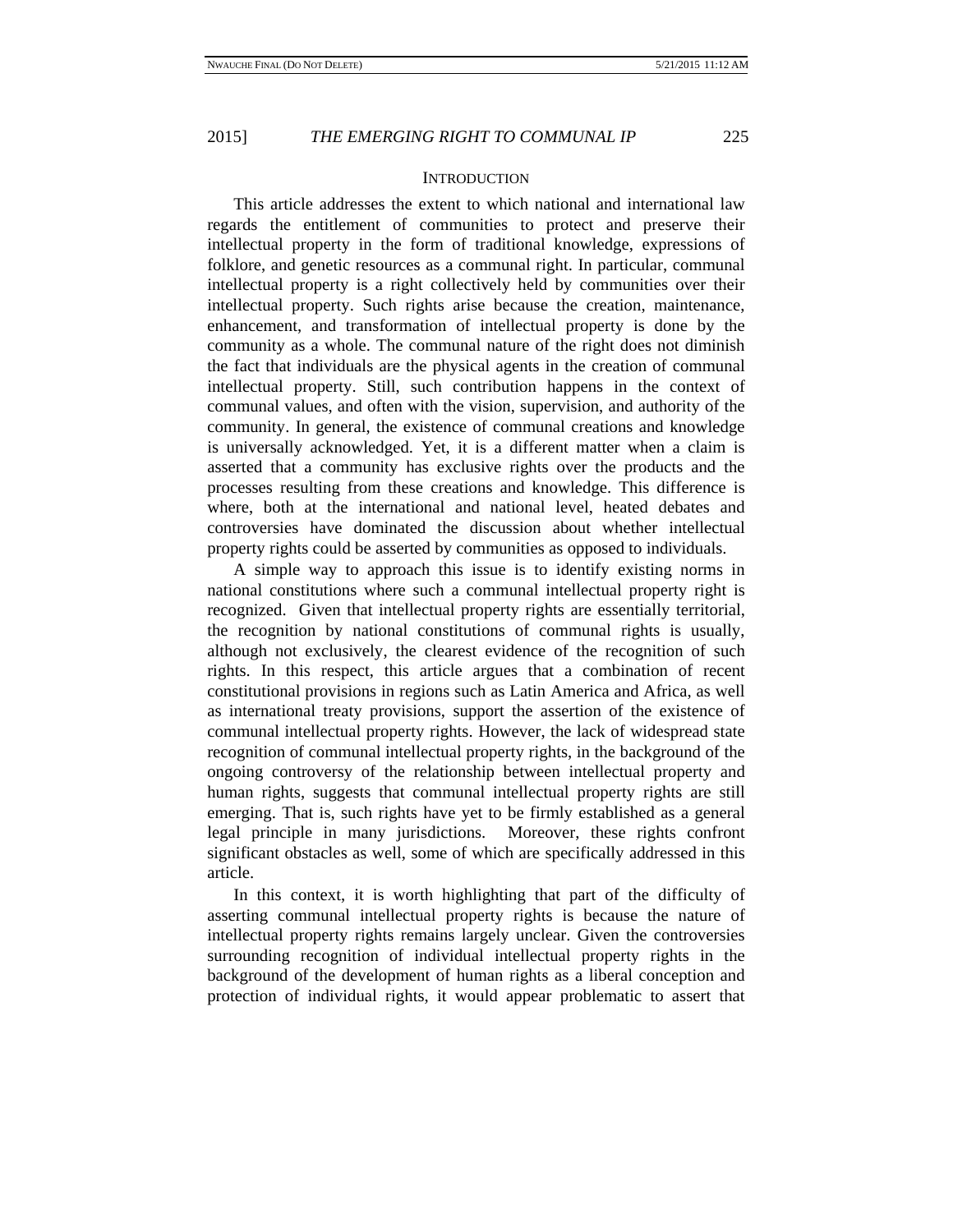communities have a right to their intellectual output. Still, provisions in international treaties such as Article 15 of the International Covenant for Economic Social and Cultural Rights—as well as Article 27 of the Universal Declaration of Human Rights—do offer some support for the recognition of intellectual property rights as human rights. Moreover, the recent jurisprudence<sup>1</sup> from national courts, the European Court of Human Rights, and the European Court of Justice has established that the right to property protects intellectual property, $2$  and that intellectual property and human rights remain valuable individual rights.<sup>3</sup> As a result of these decisions, it no longer seems possible to disregard the importance of intellectual property as a human right.

Similarly, even though a number of national constitutions do not recognize intellectual property rights, $4$  several others do. Accordingly, if intellectual property is protected as a part of the right to property in these constitutions, the fact that some constitutions recognize collective rights of communities seems to support the assertion that, in addition to individual intellectual property rights, there may also be a peoples' right to communal intellectual property.<sup>5</sup> Within this context, this article supports the right of

*Id.*; *see also* LAURENCE R. HELFER & G. AUSTIN, HUMAN RIGHTS AND INTELLECTUAL PROPERTY MAPPING THE GLOBAL INTERFACE (2011). In the United States there is considerable dicta that recognizes intellectual property as property at least within the Due Process Clause. *See, e.g.,* Chavez v. Arte Publico Press, 204 F.3d 601, 605 n.6 (5th Cir. 2000) ("Since patent and copyright are of a similar nature, and patent is a form of property [within the meaning of the Due Process Clause]... copyright would seem to be so too."); *Lane v. First Nat'l Bank,* 871 F.2d 166, 174 (1st Cir. 1989).

3*. See, e.g.,* Christophe Geiger, *The Constitutional Dimension of Intellectual Property*, *in*  INTELLECTUAL PROPERTY AND HUMAN RIGHTS 111 (Paul L.C. Torremans ed., 2008).

4. Note, however, that in the certification process leading up to the adoption of the FC, there was a proposal to include the right to intellectual property in the FC. *See Certification of the Constitution of Republic of South Africa* 1996 (10) BCLR 1253 (CC) at 48 para. 75 (S. Afr.). When the Constitution came before the Constitutional Court, the Court was urged to recognize the right to hold intellectual property because it is a universally accepted human right. *Id.* at 48,  $\sqrt{q}$  75 (stating that the Court held the right to hold intellectual property is not a universally accepted fundamental human right and that the FC is not defective thereby). *See* O.H. Dean, *The Case for the Recognition of Intellectual Property in the Bill of Rights*, 1997 (60) THRHR 105 (SA) at 105 (S. Afr.).

5. *See* Jack Donnelly, *Human Rights, Individual Rights and Collective Rights*, *in* HUMAN RIGHTS IN A PLURALIST WORLD: INDIVIDUALS AND COLLECTIVITIES 49 (Jan Berting et al. eds.,

<sup>1.</sup> *See* Laurence R. Helfer, *The New Innovation Frontier? Intellectual Property and the European Court of Human Rights*, 49 HARV. INT'L L.J. 1, 1 (2008).

<sup>2.</sup> *See* European Convention for the Protection of Human Rights and Fundamental Freedoms, art. 1, Protocol 1, 1952, 213 UNTS 262.

Every natural or legal person is entitled to the peaceful enjoyment of his possessions. No one shall be deprived of his possessions except in the public interest and subject to the conditions provided for by law and by the general principles of international law. The preceding provisions shall not, however, in any way impair the right of a State to enforce such laws as it deems necessary to control the use of property in accordance with the general interest or to secure the payment of taxes or other contributions or penalties.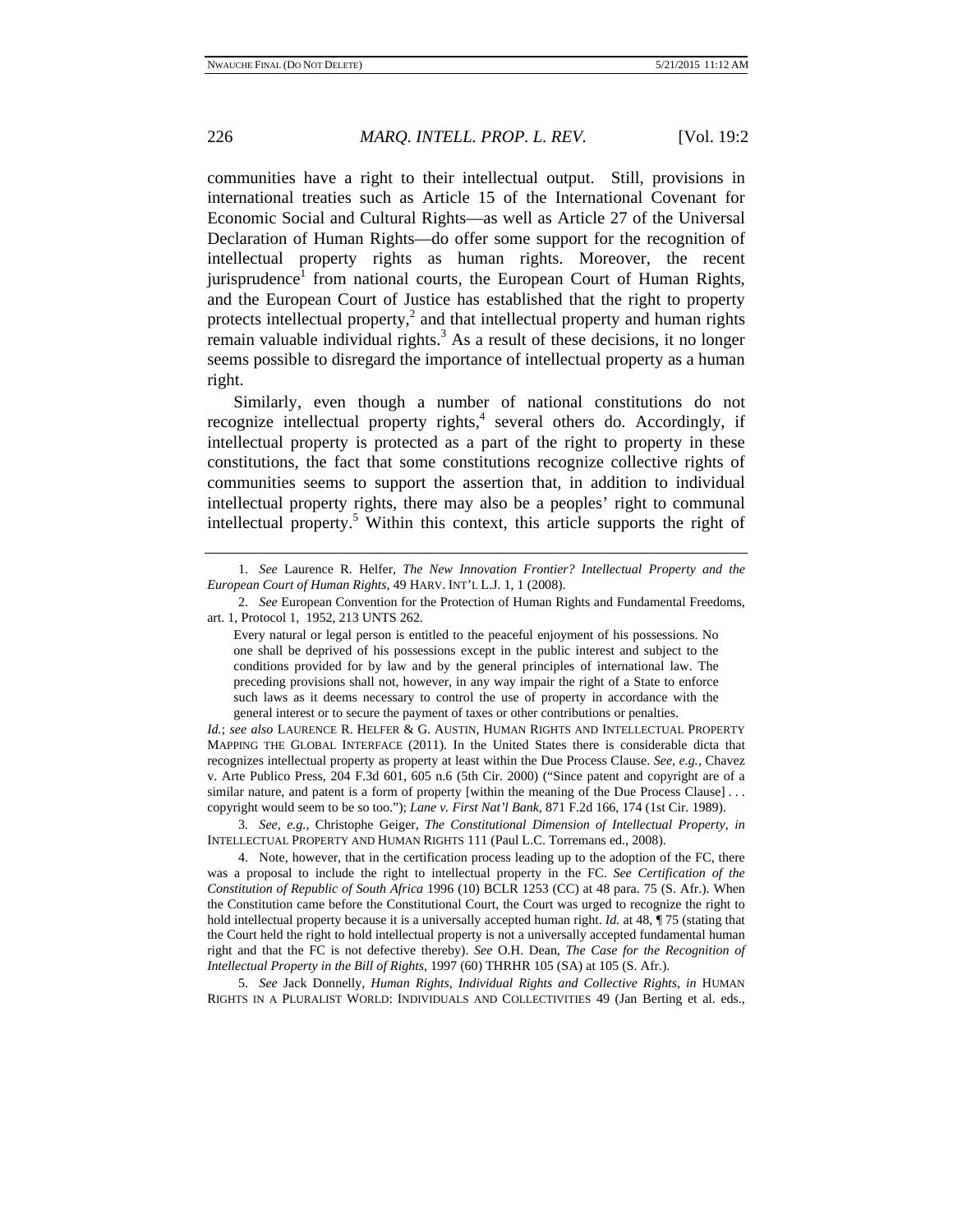communities over their products and processes that derives from their creativity and knowledge which is better described as a peoples' right.<sup>6</sup> A peoples' right is a group right that belongs to the people who hold the right.<sup>7</sup> Starting from this proposition, this article seeks to address the challenges that the bearers of this peoples' right face with respect to claiming communal intellectual property rights, as well as the nature and content of this right and its relationship to human rights in general. In particular, Part II addresses the legal basis of communal intellectual property rights in international treaties and national laws. Part III attempts to dissect the difficult questions concerning the recognition and acceptance of a right to communal intellectual property, including: identifying the bearers, the specific content, and the limits that define the scope of this right.

## I. THE RIGHT TO COMMUNAL INTELLECTUAL PROPERTY IN INTERNATIONAL INSTRUMENTS AND NATIONAL CONSTITUTIONS

In this section, I explore the normative foundations of the right to communal intellectual property in international instruments and national constitutions. It is the recognition of this right in national constitutions that justifies the assertion that a right to communal intellectual property exists in addition to the recent jurisprudence interpreting regional human rights treaties, such as the American Convention of Human Rights. To illustrate this point, examples are drawn from the recognition of collective rights in the constitutions of certain Latin American countries, coupled with the decisions emanating from the American Convention of Human Rights. In addition, recent constitutional proposals from Kenya, Egypt, and Tunisia are explored with respect to the potential recognition of intellectual property rights in these constitutions, as well as the protection of group rights as it is found in the African Charter on Human and Peoples Rights.<sup>8</sup>

<sup>1990);</sup> John Nordenfeldt, *Human Rights - What They Are and What They are Not*, 56 NORDIC J. INT'L L. 1, 7 (1987).

<sup>6</sup>*. See* T. van Boven, *The Relation Between Peoples' Rights and Human Rights in the African Charter*, 7 H.R.L.J. 183 (1986).

<sup>7.</sup> *See* Peter Jones, *Human Rights, Group Rights, and Peoples' Rights*, 21 HUM. RTS. Q. 80, 82 (1999).

<sup>8.</sup> *See* African Charter of Human Rights art. 19, June 27, 1981 (noting the equality of all peoples); African Charter of Human Rights art. 20 (involving rights to existence); African Charter of Human Rights art. 21 (the right to freely dispose of their wealth and natural resources); African Charter of Human Rights art. 22 (stating the right to their economic, social, and cultural development); African Charter of Human Rights art. 23 (noting the right to national and international peace and security); and African Charter of Human Rights art. 24 (stating the right to general satisfactory environment).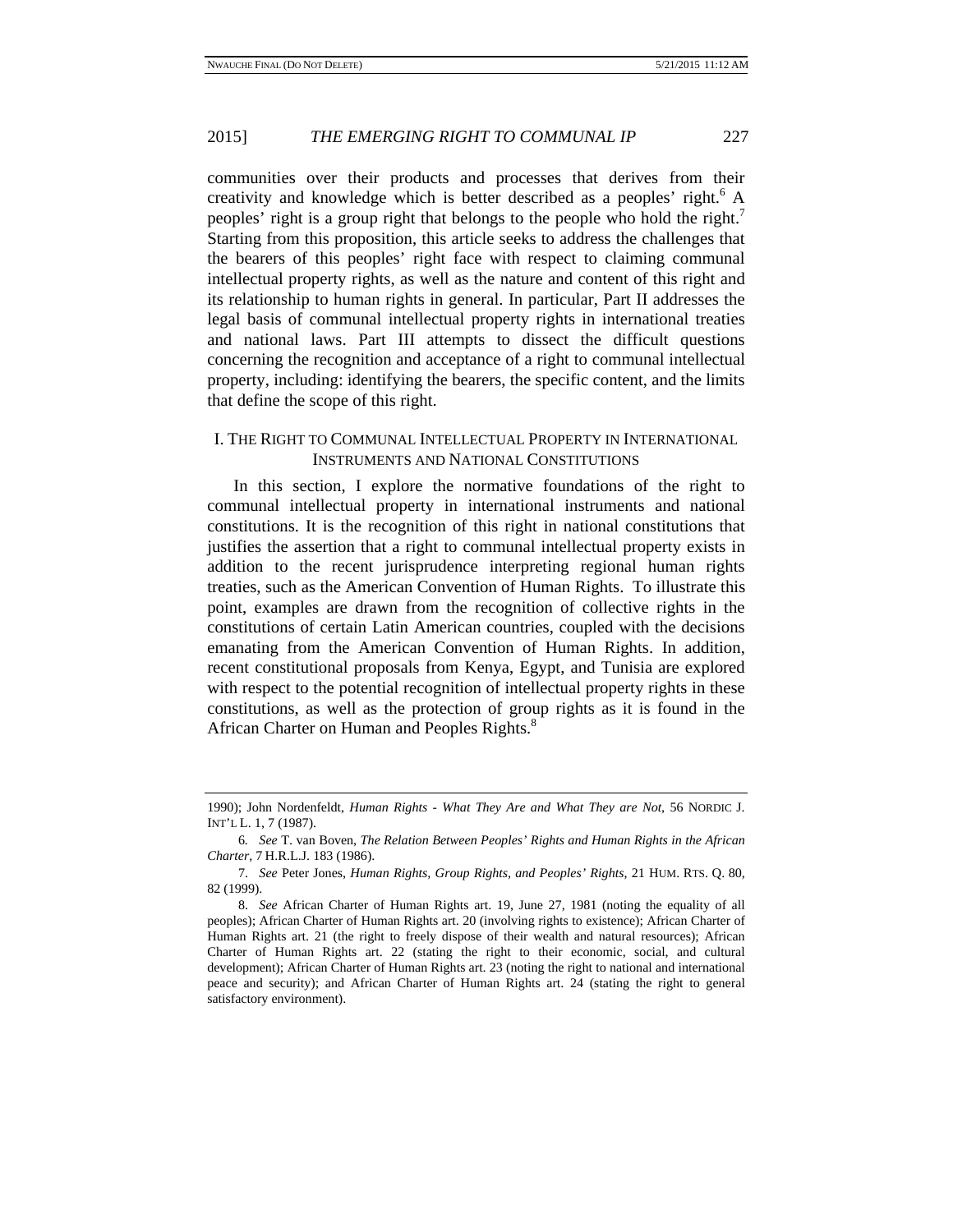# *A. The Right to Communal Intellectual Property in Latin America and the Right to Property in the American Convention of Human Rights*

The fact that communal intellectual property is implicated in the collective rights of indigenous people is based on the jurisprudence that has developed around Article 21 of the American Convention of Human Rights (American Convention), which recognizes communal property. In this regard, Article  $21^9$  of the American Convention has become the fulcrum of the collective rights of indigenous and tribal peoples. In a number of decisions, including *Saramaka v. Suriname,*<sup>10</sup> *Awas Tigni v. Nicaragua*, <sup>11</sup> *Yakya-Axa v. Paraguay,*<sup>12</sup> *Moiwana Village v. Suriname,*<sup>13</sup> *Sawhoyamaxa Indigenous Community v. Paraguay,*<sup>14</sup> *Xákmok Kásek Indigenous Community v, Paraguay*,<sup>15</sup> and *Sarayaku v. Ecuador*,<sup>16</sup> the Inter-American Court of Human Rights has recognized the rights of tribal and indigenous peoples to communal property based principally on Article 21 of the American Convention.<sup>17</sup> These decisions were particularly relevant because the Court did not significantly differentiate between indigenous peoples and other tribal peoples in reaching

11. Mayagna (Sumo) Awas Tingni Cmty. v. Nicaragua, Judgment, Inter-Am. Ct. H.R. (ser. C) No. 79, ¶¶149, 153, 155 (Aug. 31, 2001).

12. Yakye Axa Indigenous Cmty. v. Paraguay*,* Merits, Reparations, and Costs, Inter-Am. Ct. H.R. (ser. C) No. 125, ¶ 154–56 (June 17, 2005).

13. Moiwana Cmty v. Suriname, Preliminary Objections, Merits, Reparations, and Costs, Inter-Am. Ct. H.R. (ser. C) No. 124, ¶¶134–35 (June 15, 2005) [hereinafter *Moiwana*].

14. Sawhoyamaxa Indigenous Cmty. v. Paraguay, Merits, Reparations, and Costs, Inter-Am. Ct. H.R. (ser. C) No. 146, ¶144 (Mar. 29, 2006)

15. Xákmok Kásek Indigenous Cmty. v. Paraguay, Merits, Reparations, and Costs, Inter-Am. Ct. H.R. (ser. C) No. 214, ¶¶85–89 (Aug. 24, 2010) [hereinafter *Xákmok Kásek*].

17. *See generally* Thomas M. Antkowiak, *Rights, Resources, and Rhetoric: Indigenous Peoples and the Inter-American Court*, 35 U. PA. INT'L L. 113 (2013); Jo M. Pasqualucci, *International Indigenous Land Rights: A Critique of the Jurisprudence of the Inter-American court of Human Rights in the Light of the United Nations Declaration on the Rights of Indigenous Peoples*, 27 WIS. INT'L L.J. 51 (2009).

<sup>9.</sup> Inter-American Commission on Human Rights art. 21, Nov. 22, 1969.

<sup>1.</sup> Everyone has the right to the use and enjoyment of his property. The law may subordinate such use and enjoyment to the interest of society.

<sup>2.</sup> No one shall be deprived of his property except upon payment of just compensation, for reasons of public utility or social interest, and in the cases and according to the forms established by law.

<sup>3.</sup> Usury and any other form of exploitation of man by man shall be prohibited by law. *Id.* 

<sup>10.</sup> Saramaka People v. Suriname, Preliminary Objections, Merits, Reparations and Costs, Inter-Am. Ct. H.R. (ser. C) No. 172, ¶ 96 (Nov. 28, 2007), *interpreted by* Inter-Am Ct. H.R. (ser. C.) No. 185 (2008) [hereinafter *Saramaka*].

<sup>16.</sup> Kichwa Indigenous People of Sarayaku v. Ecuador, Merits and Reparations, Inter-Am. Ct. H.R. (ser. C) No. 245, ¶145 (June 27, 2012).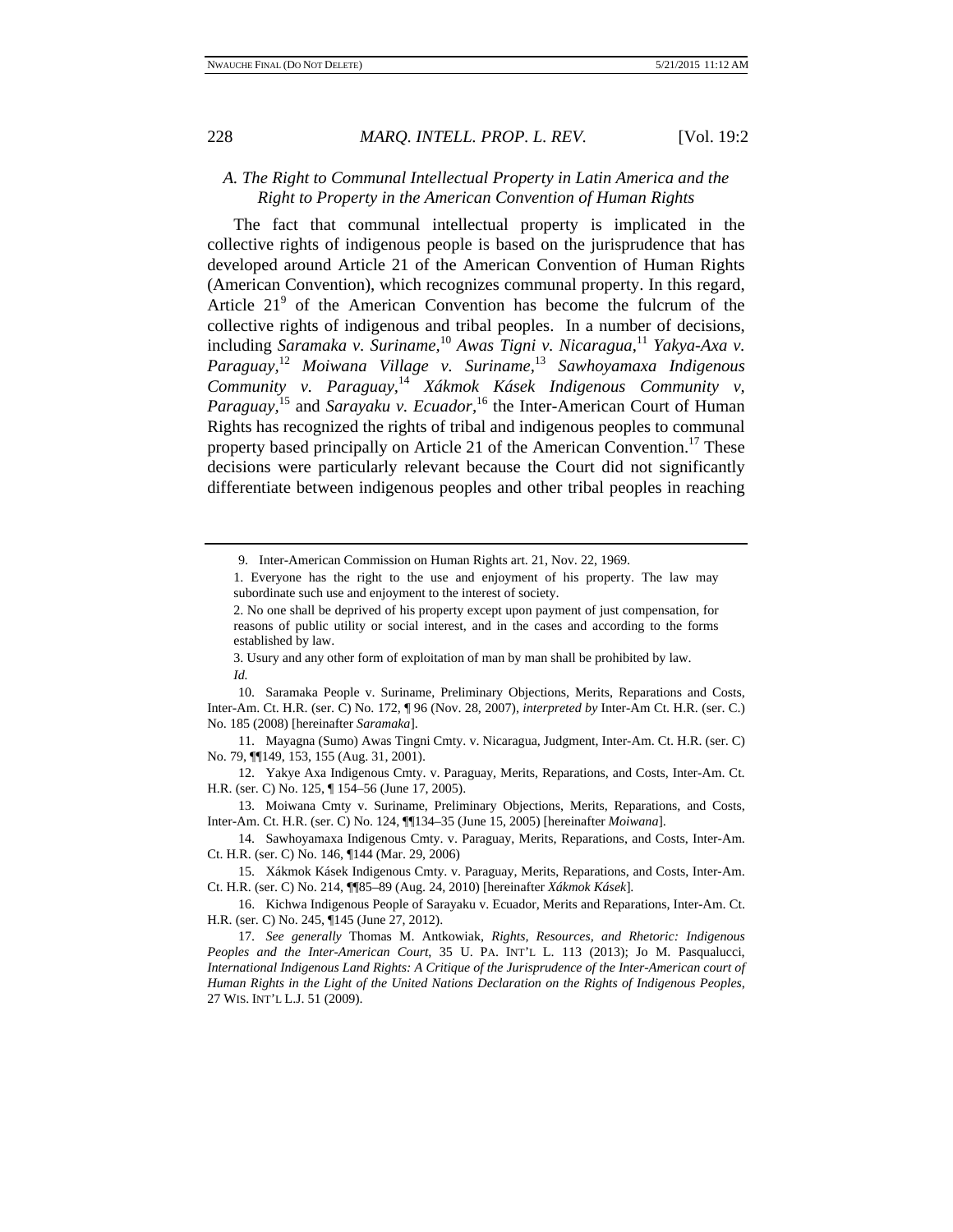its conclusions in the various cases.<sup>18</sup>

In *Yakya Axa*, for example, the Inter-American Court recognized the "right to cultural Identity" even though such right is not expressly stated in the American Convention. In *Xákmok Kásek*, the Court linked the right to cultural identity to Article 21 of the American Convention. The nature of the right to property recognized by Article 21 was reconfigured in *Saramaka* to include the right of tribal and indigenous communities to "freely determine and enjoy their own social cultural and economic development  $\dots$ .  $\cdot$  <sup>(19</sup>) In this case, the Court further held that tribal and indigenous communities "may continue living their traditional way of life, and that their distinct cultural identity, social structure, economic system, customs, beliefs and traditions are respected, guaranteed and protected by States."<sup>20</sup> In addition to recognizing the right to communal property, the Court in *Sarayaku* also recognized, for the first time, that indigenous people suffered harm as a group. This approach broke from the traditional focus of individual harm and embraced a group focus in facilitating protection for the community as group.

As a result, even though these decisions concerned primarily land-related interests, there is little doubt that the reasoning of the Court in these decisions can be extended to create the basis for recognizing the right to communal intellectual property.<sup>21</sup> However, the decision leaves unanswered the question of whether the identified obligations, arising out of Article 21 of the American Convention, require the effective participation of tribal and indigenous people. In general, these decisions seem to indicate that the recognition of a right to communal intellectual property would nonetheless require other practical manifestations, such as the ability to exclude third parties from the property, which are closely related to the nature of the property. That said, the acknowledgment that intellectual property can be likened to both real property and potentially communal property (according to Article 21 of the American Convention) is important since these elements can greatly contribute to a general recognition of a right to communal intellectual property.

The right to communal intellectual property is also found in a number of Latin American national constitutions. Bolivia and Ecuador, for example, recognize multinational and intercultural states within their countries and accordingly recognize their collective rights, including their rights to culture

<sup>18.</sup> *See Moiwana*, Inter-Am. Ct. H.R. No. 124, ¶86(5) (2006). .

<sup>19.</sup> *Saramaka*, Inter-Am. Ct. H.R., No. 185, ¶95 (2007).

<sup>20.</sup> *Id.* at ¶121.

<sup>21.</sup> *See* Maria Dolores Mino, *Traditional Knowledge under International Human Rights Law: Applying Standards of Communitarian Property over Ancestral Lands to Traditional Knowledge-Related Claims*, SELECTED WORKS 1, 22 (2011), *available at* http://bepress.com /mariadolores\_mino/1 (last visited Mar. 7, 2014).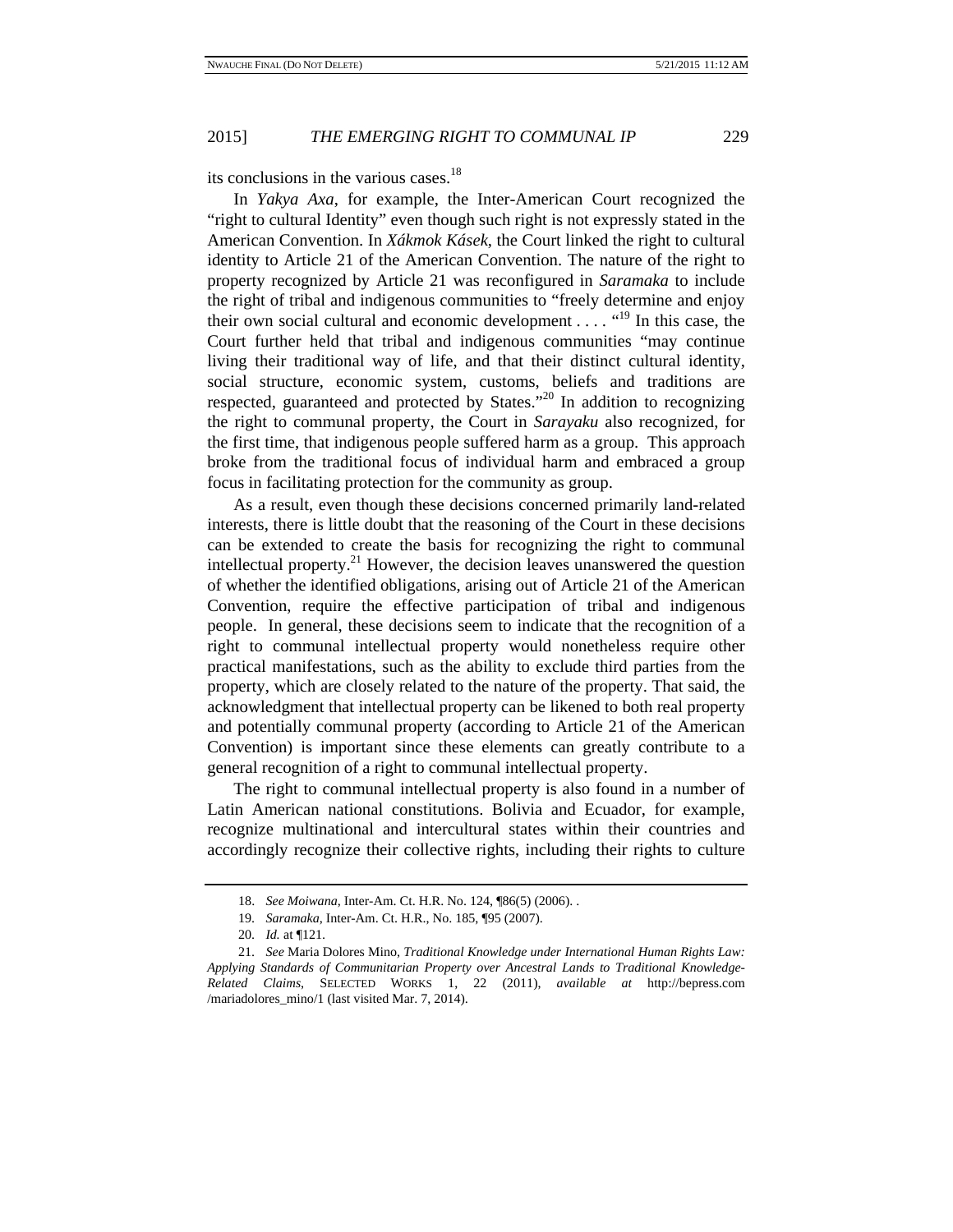and intellectual property.<sup>22</sup> In particular, Article 57 of the Ecuador Constitution of 2008 recognizes a number of collective rights of indigenous communes, people, and nations that include a right to uphold, protect, and develop their collective knowledge, science, technologies, ancestral wisdom, and genetic resources; and it prohibits all forms of appropriation of such knowledge, innovations, and practices. Similarly, the Political Constitution of the Plurinational State of Bolivia (from 2009) protects the collective rights of the indigenous people of Bolivia.

# *B. The Right to Communal Intellectual Property in Africa and the African Charter on Human and Peoples' Rights*

Recent constitutional provisions adopted in Kenya, Egypt,  $^{23}$  and Tunisia<sup>24</sup> suggest the possibility of the recognition of a right to communal intellectual property when interpreted within the jurisprudence relating to "group rights" as provided in the African Charter on Human and Peoples' Rights (African Charter). In particular, section 11 of the Constitution of the Republic of Kenya, 2010, recognizes culture as the foundation of the nation and requires the State to promote the intellectual property rights of the people of Kenya. The same section enjoins the Parliament from enacting legislation on two items. First, to ensure that communities receive compensation or royalties for use of their cultures and cultural heritage; and second, to recognize and protect ownership of indigenous seeds and plant varieties, their genetic and diverse characteristics, and their use by communities in Kenya. Article 40(5) further provides that the State shall support, promote, and protect the intellectual property rights of the people of Kenya.

A cumulative interpretation of these Constitutional provisions supports the assertion that the Kenyan Constitution recognizes communal intellectual property rights. It is arguable however that what is conceived by the constitutional provisions is merely individual property rights since Article 40(5) appears as part of the right to property in the Bill of Rights of the Kenyan Constitution. Similar considerations apply to an interpretation of Article 69 of the 2014 Egyptian Constitution and Article 41 of the 2014 Tunisian Constitution. While it may be argued that these provisions relate to individual rights to intellectual property, the cast of these provisions does not

<sup>22.</sup> *See* Rodrigo Uprimny, *The Recent Transformation of Constitutional Law in Latin America: Trends and Challenges*, 89 TEX. L. REV. 1587, 1590 (2011); *see generally* Jorge L. Esquirol, *The Failed Law of Latin America*, 56 AM. J. COMP. L. 75 (2008).

<sup>23.</sup> CONSTITUTION OF THE ARAB REPUBLIC OF EGYPT, 11 Sept. 1971, *as amended*, 18 Jan. 2014, art. 69 ("The State shall protect all types of intellectual property rights in all fields . . .").

<sup>24.</sup> THE CONSTITUTION OF THE TUNISIAN REPUBLIC, 26 Jan. 2014, art. 41 ("The right to property shall be guaranteed . . .").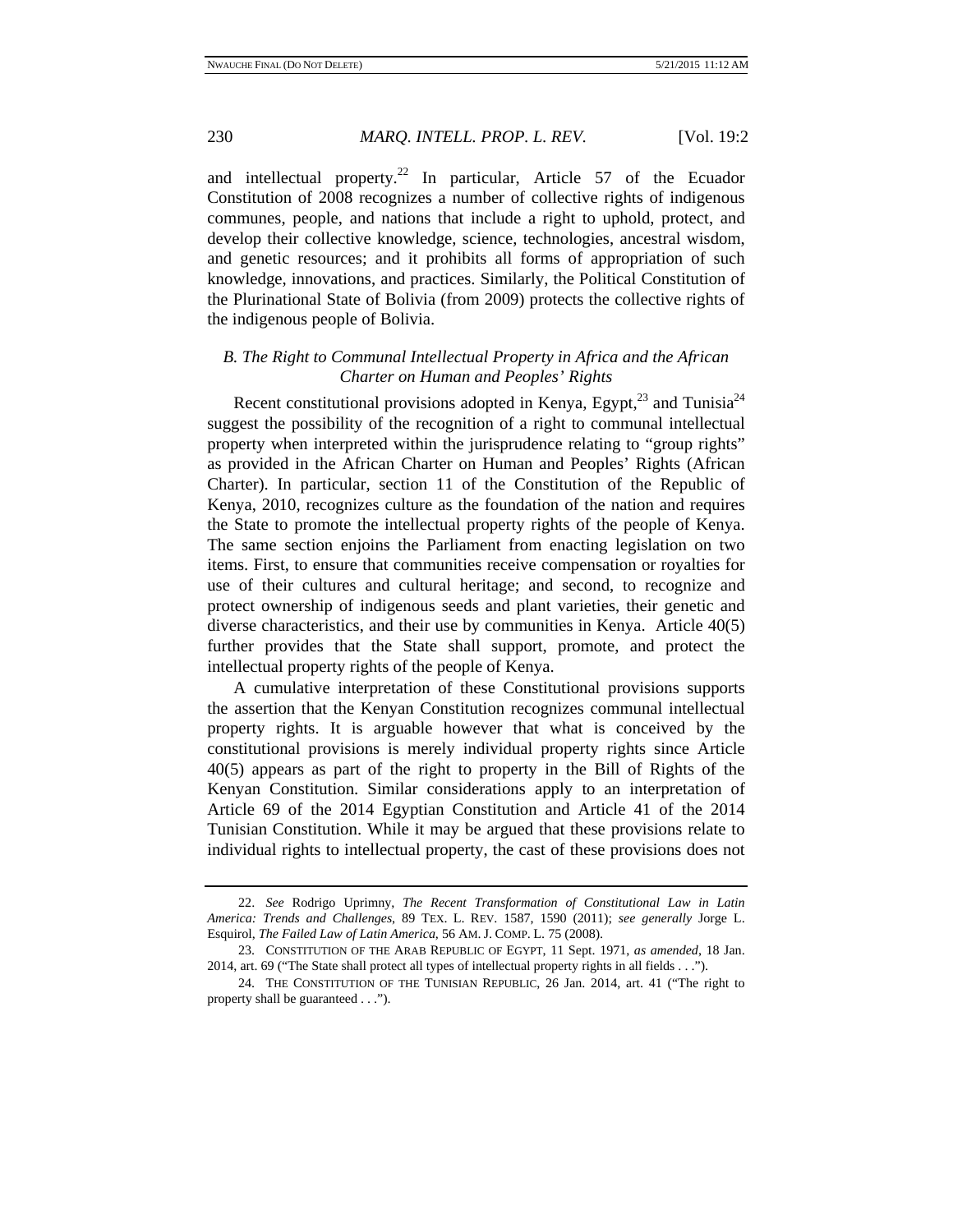rule out communal intellectual property.

At the regional level, the African Charter contains a number of rights that can be said to recognize communal intellectual property rights.<sup>25</sup> For instance, in *Centre for Minority Rights Development (Kenya) and Minority Rights Group (on Behalf of Endorois Welfare Council) v. Kenya*,<sup>26</sup> the African Commission on Human and Peoples' Rights recognized the right to property of the Endorois people, making it plausible that the right to their communal intellectual property<sup>27</sup> would also be recognized in appropriate circumstances.

# II. DIFFICULT QUESTIONS BORDERING THE RIGHT TO COMMUNAL INTELLECTUAL PROPERTY

In this section, two difficult questions concerning the right to communal intellectual property are addressed as a means of clarifying the bearers and scope of this right. It is crucial to determine the communities that are entitled to this right, as well as the content of their entitlement.

#### *A. The Bearers of the Right to Communal Intellectual Property*

The first conceptual challenge to address, in regards to recognizing the right to communal intellectual property, is the identification of the groups that qualify as "people" who, in turn, will be bearers of this right. Without adequately confronting this challenge, the right would be of doubtful practical assistance and incapable of enforcement. $^{28}$  The challenge in this respect is primarily due to the difficulty of defining and understanding the concepts of "culture" and "communities" as an abstraction emanating from beliefs, practices, and values that are shared among the community, as well as recognizing the "institutions" that identify the members of such community.<sup>29</sup>

<sup>25.</sup> African Charter of Human Rights, June 27, 1981. The following rights are peoples' rights in the Charter: the equality of all peoples (Article 19); rights to existence (Article 20); right to freely to dispose of their wealth and natural resources (Article 21); right to their economic social and cultural development (Article 22); right to national and international peace and security (Article 23); and right to general satisfactory environment (Article 24). *Id.* Article 22(1) of the Charter provides that "[a]ll Peoples shall have the right to their economic, social and cultural development with due regard to their freedom and identity and in the equal enjoyment of the common heritage of mankind." *Id.*

<sup>26.</sup> *Centre for Minority Rights Development (Kenya) and Minority Rights Group (on Behalf of Endorois Welfare Council) v. Kenya*, (2009) App.276/03., 46th Ord. Session (Kenya). Available at www.minorityrights.org/download.php@id=748 (last accessed Apr. 17, 2015).

<sup>27.</sup> *See id.* at ¶238 ("[T]he African Commission agrees with the Complainants that the Property of the Endorois people has been severely encroached upon and continues to be so encroached upon.").

<sup>28.</sup> *See* Ebow Bondzie-Simpson, *A Critique of the African Charter on Human and People's Rights*, 31 HOW. L.J. 643, 656-57 (1988).

<sup>29.</sup> *See* Janusz Symonides, *Cultural rights: a neglected category of human rights*, 158 INT'L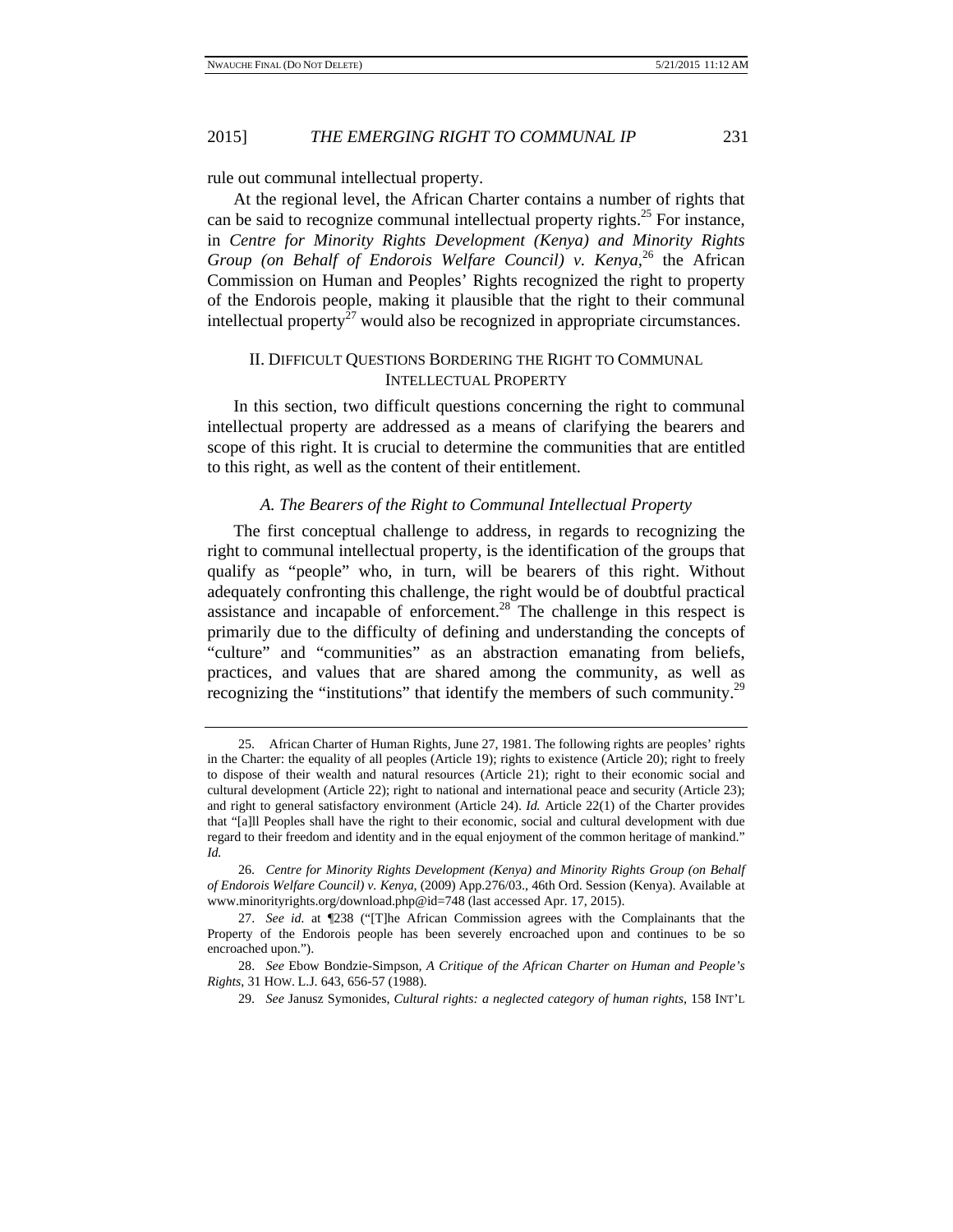Ultimately, delineating the bearers of this communal right remains a question to be resolved based on the social construct or blood descent of a community, the language, the geographical contiguity, and the religion around which such community is organized. That definition should entitle the community to its right of a communal culture. Not surprisingly, communities that are organized around blood descent are usually ethnic communities, which often share language and other cultural traits. Indigenous people are most frequently part of these communities and are the potential bearers of this communal right. As noted by Siegfred Wiessner,  $30$  community-related groups can additionally be distinguished between "organic groups" and "non-organic groups." While the former refers to communities "who have made and maintain a conscious decision ... which manifests in their will to live together as a community,"31 non-organic groups "do not have the same interest in sharing all aspects of life.<sup>33</sup> In this respect, organic groups may deserve protection by reason of their peculiarities of sharing all aspects of their life together, while other non-organic groups may not deserve the same or any protection at all.

While a genuine case can be made for the recognition of the communal rights of indigenous people, the same can be said of other communities especially if communal intellectual property is an expression of the identity of the communities as a whole. It would appear that the recognition of ethnic communities as bearers of collective rights is settled for a number of reasons. First, a number of national constitutions appear to recognize rights of ethnic communities. Examples include the constitutions of a number of Latin American countries such as Bolivia and Ecuador. In addition, the Kenyan Constitution recognizes marginalized communities as including indigenous people, traditional communities, pastoral persons, and communities living at the fringe of the Kenyan society. It thus appears that ethnic communities are at the heart of the meaning of communities, and thus of communal rights.<sup>33</sup> Second, the analysis of the jurisprudence under Article 21 of the American Convention on Human Rights indicate that tribal communities, in addition to indigenous communities, have been recognized as bearers of the right to property. Third, decisions of the African Commission recognize "peoples" as part of groups but without any special significance reserved for indigenous

SOC. SCI. J. 559, 561 (1998).

<sup>30.</sup> *See* Siegfried Wiessner, *The Cultural Rights of Indigenous Peoples: Achievements and Continuing Challenges*, 22 E.J.I.L. 121, 125 (2011).

<sup>31.</sup> *Id.*

<sup>32.</sup> *Id.*

<sup>33.</sup> *See* CONSTITUTION, art. 260 (2010) (Kenya).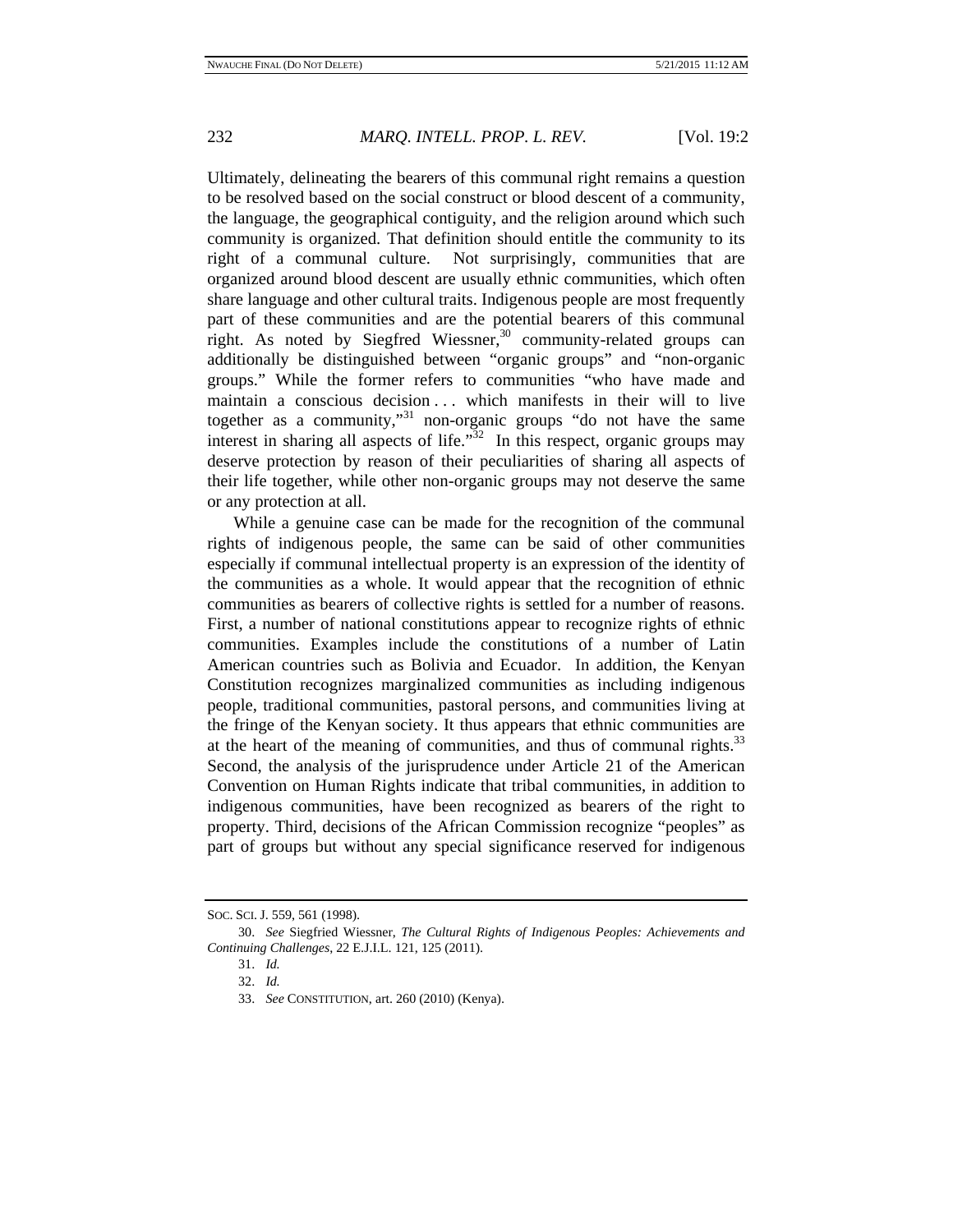peoples.34 This position could perhaps be explained given the peculiar historical development of Africa where it can be asserted that there are no indigenous people in a strict sense. That is, usually the claim to "indigenity" is functionally designed to draw attention to marginalized communities.<sup>35</sup> In summary, it could be concluded that indigenous communities, including ethnic communities, can generally be considered to be entitled to a right to communal intellectual property.

Given this background, whether other socially based communities are so entitled will continue to be a debated subject. For example, arguments have been advanced that the definition and meaning of culture recognizes that communities are social constructs that can be organized around other social facts, which may not be intrinsically less important than blood or descent. For example, communities can be organized around religious beliefs. Since there is no implicit association of culture with ethnicity, other socially based communities deserve recognition and the protection of their intellectual property. International cultural property law has long recognized religious books, monuments, artifacts, and sites as cultural property,<sup>36</sup> and it would be difficult to assert that communities organized around other social facts are less entitled to protection of their expressions. Accordingly, religious communities, as an example, may be entitled to claim a right to communal intellectual property over their intellectual creations.

## *B. The Scope of the Right to Communal Intellectual Property*

The scope of the right to communal intellectual property, and the extent to which the recognition of this right prevents non-members of the community to access the content that is protected, is another difficult issue that confronts the legitimacy of the right to communal intellectual property and remains central to its enforcement. One way to articulate the scope of protection of this right is to examine the emerging perspectives in this respect at the international, regional, and national levels. As I elaborate below, two narratives can be identified at the international level that could assist in defining the scope of the right to communal intellectual property. The first narrative revolves around Article 15(1) of the International Covenant on Economic, Social and Cultural Rights  $(ICESCR)$ ,<sup>37</sup> while the second narrative is supplied by the

<sup>34.</sup> *See* African Commission on Human and Peoples' Rights on the United Nations Declaration on the Rights of Indigenous Peoples, Advisory Opinion, at ¶¶9–13 (2007), *available at* www.achpr.org/files/special-mechanisms/indigenous-popultions/un\_advisory\_opinion\_idp\_eng.pdf.

<sup>35.</sup> *Id.* at ¶¶1, 15, 19.

<sup>36.</sup> *See, e.g.,* Convention Concerning the Protection of World Cultural and Natural Heritage, United Nations Educational, Scientific and Cultural Organisation, art. 1, Nov. 16, 1972.

<sup>37.</sup> International Covenant on Economic, Social and Cultural Rights, art. 15(1), Dec. 16,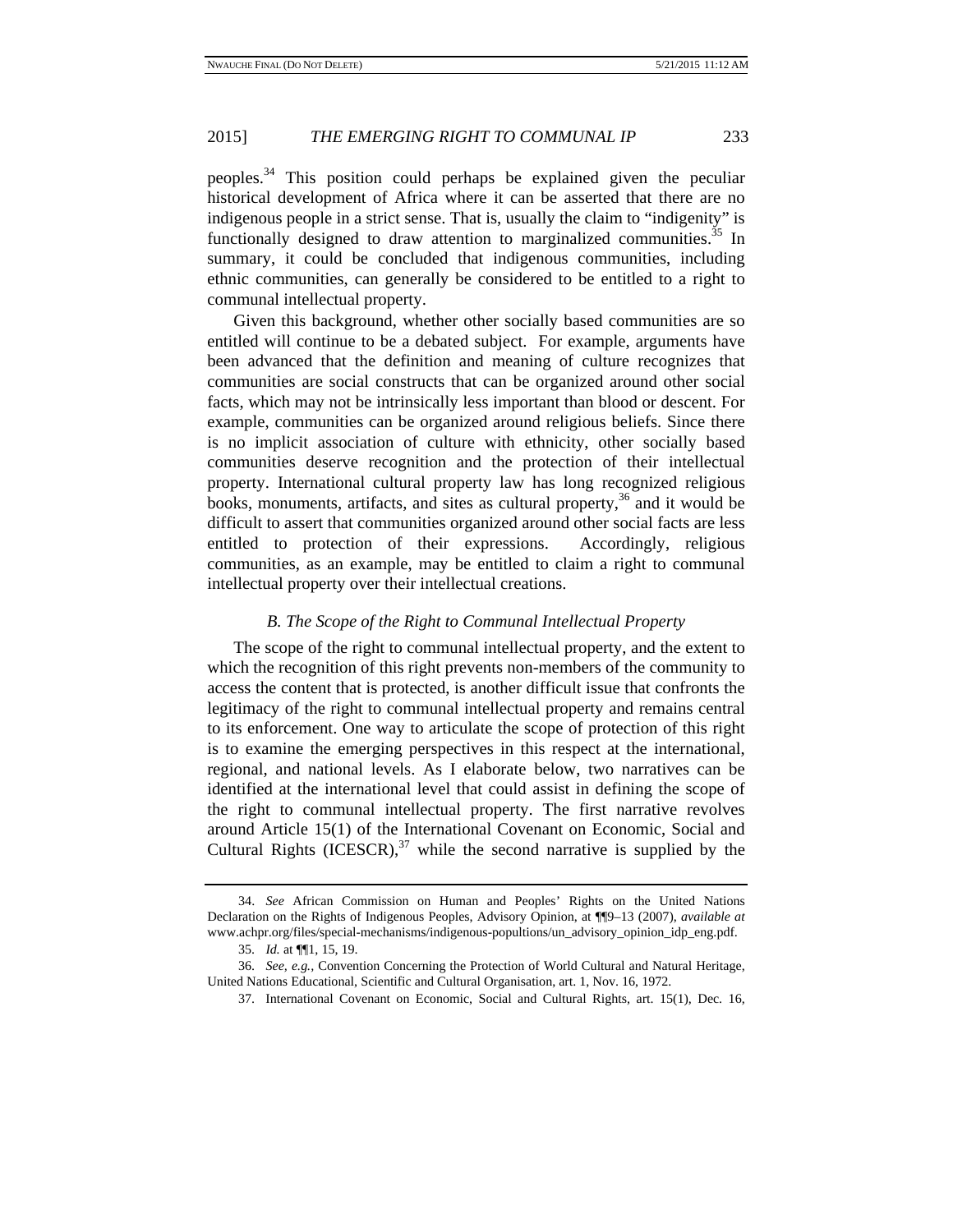United Nations Declaration on the Rights of Indigenous Peoples (DRIP).<sup>38</sup> In addition, other narratives and examples can be found at the regional and national level, including in the Americas, Europe, and Africa.

#### 1. The International Convention on Social and Cultural Rights

The narrative supplied by Article  $15(1)(a)$  and (c) of the ICESCR regards the right to communal intellectual property as consisting of two parts. The first part can be said to refer to the communal enjoyment by the community and its members of their intellectual property and the concomitant right to determine how third parties can have access to their property. Their collective enjoyment of the right is better understood in a negative sense as entitling communities to restrict access to their intellectual property in accordance with their rules processes and norms also described as their customary law.39 The second part of the right to communal intellectual property requires, it is submitted, the access of members of the community and third parties to communal intellectual property in properly defined circumstances.<sup>40</sup> This narrative is enhanced by the authoritative interpretation of Articles  $15(1)(a)$ and 15(1)(c) of the ICESCR by the United Nations Committee on Economic Social and Cultural Rights (UNCESCR).<sup>41</sup> While General Comment No. 21 (GC 21)<sup>42</sup> provides the content to Article 15(1)(a) of the ICESCR, General Comment No. 17 (GC 17)<sup>43</sup> provides content to article 15(1)(c) of the

<sup>1966, 993</sup> U.N.T.S. 3.

<sup>38.</sup> *See generally* U.N. GAOR, 107th plen. mtg., U.N. Doc. 61/295 (Sept. 13, 2007). (recording of 143 in favor and 4 against—Canada, United States, New Zealand—and 11 abstentions including three African States-Burundi, Kenya, Nigeria). In 2010 New Zealand Canada and the United States formally endorsed the declaration meaning that no country opposes the DRIP. *See United States Finally Endorses Historic United Nations Declaration on the Rights of Indigenous Peoples* 36 *NARF LEGAL REV.* 1 (2011), *available at* http://www.narf.org/about-us/legal-review/.

<sup>39.</sup> *See, e.g.,* Erica-Irene Daes, *Discrimination Against Indigenous Peoples: Protection of the heritage of indigenous people*, ¶ 3–9, U.N. Doc. E/CN.4/Sub.2/1995/26/annex (June 21, 1995). Also, Daes affirmed "the applicability of *customary law as the ultimate determinant of rights and responsibilities in relation to indigenous cultural and intellectual heritage*." Erica-Irene Daes, *Intellectual Property and Indigenous Peoples*, AM. SOC'Y INT'L L., 95th Annual Mtg., at 147 (Apr. 4–7, 2001).

<sup>40.</sup> *See, e.g.*, G. Davies *Copyright and the Public Interest* (Thomson, Sweet and Maxwell 2002) 7 (emphasizing that protection and access as the dual purpose of copyright. It is submitted that this is a general feature of all intellectual property rights and therefore feasible for a communal intellectual property right.)

<sup>41.</sup> Of note, comments of the CESCR are important as they provide guidance to State parties to the ICESCR as to the nature and meaning of the ICESCR.

<sup>42.</sup> *Right of everyone to take part in cultural life (art. 15, para. 1 (a), of the International Covenant on Economic, Social and Cultural Rights)*, Gen. Cmt. No. 21, 43d Sess., U.N. Doc. No. E/c.12/GC/21, (2009) [hereinafter *GC 21*].

<sup>43.</sup> *The Right of Everyone to Benefit from the Protection of the Moral and Material Interests resulting from any Scientific, Literary or Artistic Production of Which He or She is the Author*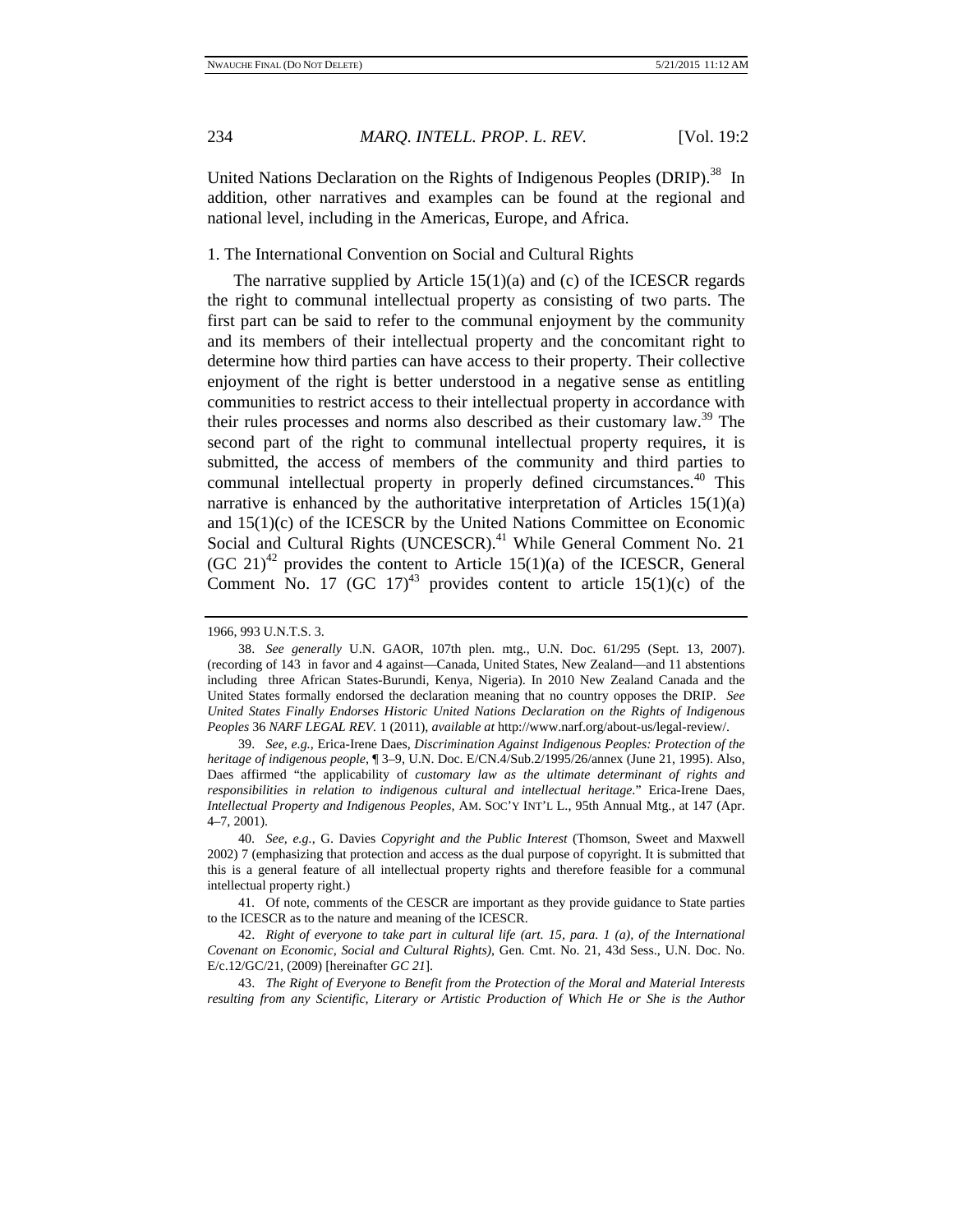ICESCR. The first component of the right to communal intellectual property is found in Article  $15(1)(c)$  of the International Convenant of Economic, Social and Cultural Rights, which provides for the right for everyone to benefit from the protection of the moral and material interests resulting from any scientific activity. The scope of GC 17 made by the UNCESCR can be found in paragraph 1 of the document and includes a recognition that "[h]uman rights are fundamental, inalienable, and universal entitlements *belonging to individuals and, under certain circumstances, groups of individuals and communities*."44 Paragraph 8 of GC 17 defines "everyone" in Article 15(1)(c) to include communities or groups of individuals. The meaning of scientific literary or artistic production is explained to include knowledge, innovations, and practices of indigenous and local communities.<sup>45</sup>

The UNCESCR outlined the general legal obligations of State Parties in paragraph 28.46 Specific legal obligations can be found in paragraph 32. The Committee recommends that states adopt measures to ensure the effective protection of the interests of indigenous peoples taking into account the preferences of these people. A protection framework is recommended by the UNCESCR, and its features might include: (i) measures to recognize, register, and protect the individual or collective authorship of indigenous peoples under national intellectual property rights regimes; (ii) measures that prevent the unauthorized use by third parties of scientific literary and artistic productions of indigenous people; (iii) the principle of free prior and informed consent of the indigenous authors concerned; (iv) respect for the oral or other customary forms of transmission of their indigenous peoples' intellectual productions; (v) the collective administration by indigenous peoples of the benefits derived from their productions.<sup>47</sup> These features create a positive protection regime for the expressions of folklore under Article 15(1)(c). One failing on the part of GC 17 is the diminished autonomy for communities

47. *Id*. at ¶32.

<sup>(</sup>Art.15, Para. 1(c ) of the Covenant) Gen Comt No. 17, U.N. Doc. No. E/C.12/GC/17 (2006) [hereinafter *GC 17*].

<sup>44.</sup> *Id*. at ¶1.

<sup>45.</sup> *Id*. at ¶9.

<sup>46.</sup> *Id.* at ¶41. The right of everyone to benefit from the protection of the moral and material benefits resulting from any scientific, literary, or artistic production of which he or she is the author, like all human rights, imposes three types or levels of obligations on States parties: the obligations to respect, protect, and fulfill. *Id.* at ¶48. The obligation to respect requires State parties to refrain from interfering directly or indirectly with the enjoyment of the right to benefit from the protection of the moral and material interests of the author. *Id.* The obligation to protect requires State parties to take measures that prevent third parties from interfering with the moral and material interests of authors. *Id.* Finally, the obligation to fulfill requires State parties to adopt appropriate legislative, administrative, budgetary, judicial, promotional, and other measures towards the full realization of article 15, paragraph 1(c). *Id.*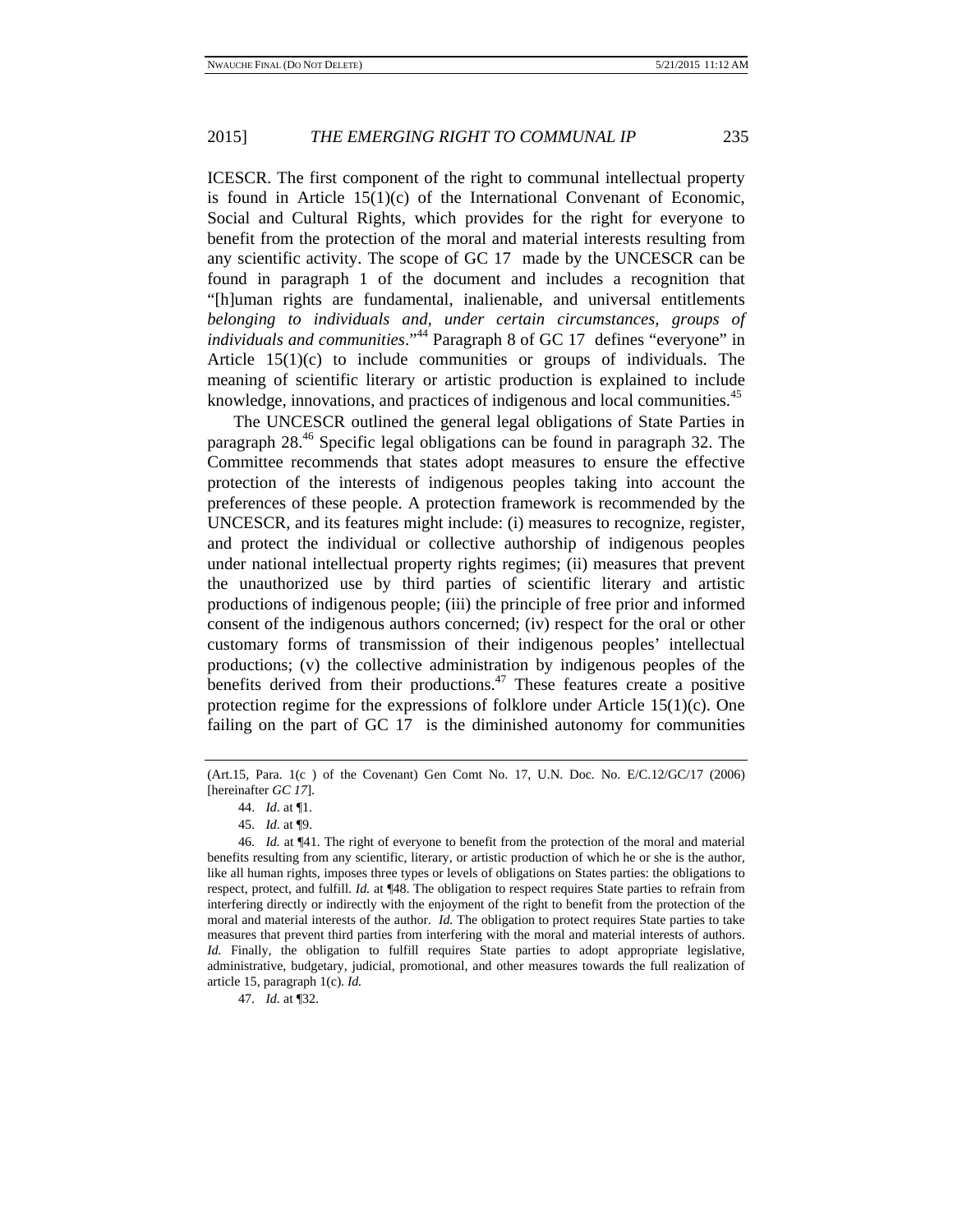because it makes no reference to the customary laws and protocols that is the normative framework within which communities protect their intellectual capital. That said, one profound achievement of GC 17 is the recognition that the cultural rights of communities are not absolute. Paragraph 22 of GC 17 makes the Article 15(1)(c) rights subject to limitations and requires it to be balanced with the other rights recognized in the ICESCR. Such limitations must be determined by law in a manner compatible with the nature of these rights and must be strictly necessary for the promotion of the general welfare in a democratic society in accordance with Article 4 of the ICESCR. Paragraph 23 of GC 17 provides that limitations must be proportionate, meaning that the least restrictive measures must be adopted when several types of limitations may be imposed. Limitations must be compatible with the very nature of the rights protected in Article  $15(1)(c)$ , which lies in the protection of the personal link between the communities and their creation, and of the means which are necessary to enable communities to enjoy an adequate standard of living. GC 17 further requires, in paragraph 24, that the imposition of limitations may, under certain circumstances, require compensatory measures, such as payment of adequate compensation for the use of scientific, literary, or artistic productions in the public interest. It is submitted that Article  $15(1)(a)$  of the ICESCR is an example of the limitation envisaged by paragraph 22 of GC 17, and it is considered in the next section.

The second component of the right to communal property as advanced by this narrative is found in Article  $15(1)(a)$  of the ICESCR, which provides for the right to take part in cultural life. As stated above, GC 21 affirms that the right of everyone to take part in cultural life is closely related to other cultural rights in Article 15(1) of the ICESCR.<sup>48</sup> In paragraph 6, the right to take part in cultural life is recognized as a freedom that requires "both abstention (i.e., non-interference with the exercise of cultural practices and with access to cultural goods and services) and positive action (ensuring preconditions for participation, facilitation and promotion of cultural life, and access to and preservation of cultural goods)."49 GC 21 began an analysis of Article 15(1)(a) by considering the meaning of "everyone" and stating that the "term 'everyone' in the first line of Article 15 may denote the individual or the collective; in other words, cultural rights may be exercised by a person (a) as an individual, (b) in association with others, or (c) within a community or group, as such."50 The meaning of the term "to participate" was examined in

<sup>48.</sup> Note that in paragraph 3 of GC 21, the fact that paragraph 1 of the Universal Decalartion of Human Rights recognizes the right of everyone to take part in cultural life. GC 21, *supra* note 41, at ¶3.

<sup>49.</sup> GC 21, *supra* note 42, at ¶ 6.

<sup>50.</sup> *Id.* at ¶9.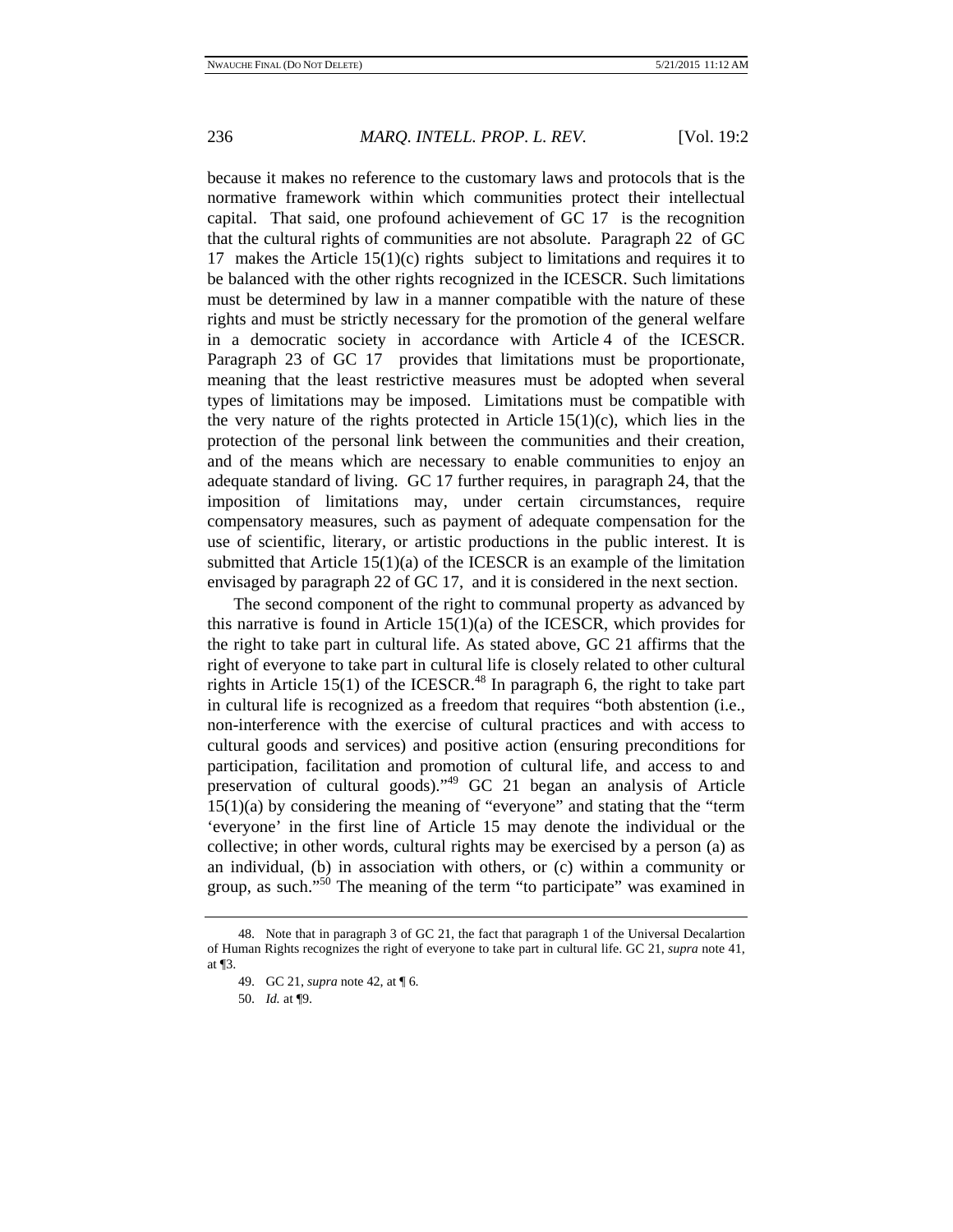GC 21, which stated in paragraph 15 that it has three interrelated components that are "(a) participation in,  $51$  (a) access  $52$  to, and (c) contribution to cultural life."53 The elements of the right to take part in cultural life are first availability, accessibility, acceptability, adaptability and appropriateness (which refers to the "realization of the right in a way that is respectful of the culture and cultural rights of individuals and communities"<sup>54</sup>). Paragraphs 17 to 20 of GC 21 deal with limitations to the right to take part in cultural life.<sup>55</sup> Of particular importance in the context of this article is paragraph 19, which provides that:

Applying limitations to the right of everyone to take part in cultural life may be necessary in certain circumstances, in particular in the case of negative practices, including those attributed to customs and traditions, that infringe upon other human rights. Such limitations must pursue a legitimate aim, be compatible with the nature of this right and be strictly necessary for the promotion of general welfare in a democratic society, in accordance with article 4 of the Covenant. Any limitations must therefore be proportionate, meaning that the least restrictive measures must be taken when several types of

*Id.*

52. *Id.* at ¶15(b)

*Access* covers in particular the right of everyone—alone, in association with others or as a community—to know and understand his or her own culture and that of others through education and information, and to receive quality education and training with due regard for cultural identity. Everyone has also the right to learn about forms of expression and dissemination through any technical medium of information or communication, to follow a way of life associated with the use of cultural goods and resources such as land, water, biodiversity, language or specific institutions, and to benefit from the cultural heritage and the creation of other individuals and communities[.]

53. *Id.* at ¶15 (noting that the citations inside the quote were added)

Contribution to cultural life refers to the right of everyone to be involved in creating the spiritual, material, intellectual and emotional expressions of the community. This is supported by the right to take part in the development of the community to which a person belongs, and in the definition, elaboration and implementation of policies and decisions that have an impact on the exercise of a person's cultural rights.

54. *Id.* at ¶16(e).

55. *Id.* at ¶¶17–19.

<sup>51.</sup> *Id.* at ¶15(a).

Participation covers in particular the right of everyone—alone, or in association with others or as a community—to act freely, to choose his or her own identity, to identify or not with one or several communities or to change that choice, to take part in the political life of society, to engage in one's own cultural practices and to express oneself in the language of one's choice. Everyone also has the right to seek and develop cultural knowledge and expressions and to share them with others, as well as to act creatively and take part in creative activity;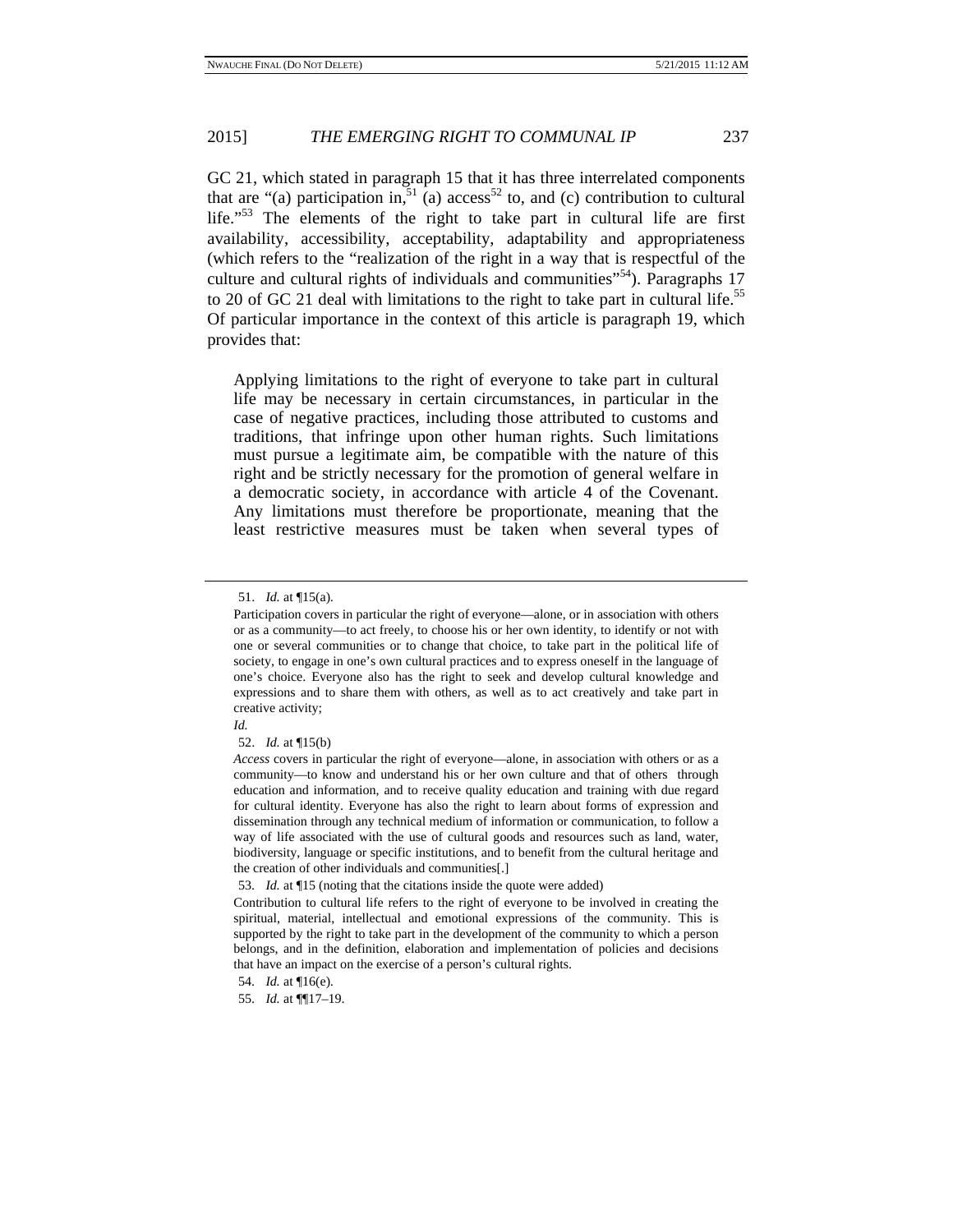limitations may be imposed.<sup>56</sup>

Paragraph 19 also lists the human rights that are "intrinsically linked to the right to take part in cultural life, such as the rights to privacy, to freedom of thought, conscience and religion, to freedom of opinion and expression, to peaceful assembly and to freedom of association."<sup>57</sup> Of the five core obligations of Article 15(1)(a) listed by paragraph 55, the fourth obligation on state parties to the ICESCR that is especially relevant is "[t]o eliminate any barriers or obstacles that inhibit or restrict a person's access to the person's own culture or to other cultures, without discrimination and without consideration for frontiers of any kind."58 The academic commentary on the significance of GC 21 dwells on how Article  $15(1)(a)$  could impact intellectual property rights. Lee Shaver argues that states should work nationally and internationally to immediately implement legal reforms to eliminate unjustified barriers to access knowledge, expand exceptions and limitations, and ensure that penalties for copyright infringement are proportionate.<sup>59</sup> Tzen Wong, among other academics, argues that GC 21 enables us "to rethink what public access to cultural works ought to entail."<sup>60</sup> Even though the access of the public to communal intellectual property has not been at issue, there is little doubt that GC 21 supports the access to communal intellectual property in appropriate circumstances. It is significant that GC 21 tracks and identifies those human rights—such as the right to freedom of opinion and expression; right to freedom of association and right to freedom of thought, belief and religion— that are closely related to Article 15(1)(a) because in many cases it will be these rights which are put forward as the basis of a request of individual access to communal intellectual property.<sup>61</sup> These human rights define, in more specific terms, the entitlements that seek ventilation. Article 15(1)(a) may therefore be regarded as an omnibus limitation clause affirming the importance of limitations. Thus, while Article  $15(1)(a)$  serves as an internal limitation to Article  $15(1)(c)$ , other human rights closely related to Article  $15(1)(a)$  serve as external limitations. It is important to understand that Article  $15(1)(a)$  stakes a claim as an equal partner in the

<sup>56.</sup> *Id.* at ¶19.

<sup>57.</sup> *Id.*

<sup>58.</sup> *Id.* at ¶55(d).

<sup>59.</sup> *See* Lee Shaver & Caterina Sganga, *The Right to Take Part in Cultural Life: On Copyright and Human Rights*, 27 WIS. INT'L L.J. 637 (2009).

<sup>60.</sup> *See* Tzen Wong et al., *Cultural Diversity and the Arts: Contemporary Challenges for Copyright Law*, *in* INTELLECTUAL PROPERTY AND HUMAN DEVELOPMENT 2 (Tzen Wong et al., eds., 2011), *available at* www.piipa.org.

<sup>61.</sup> *See* GC 21, *supra* note 42, at ¶55.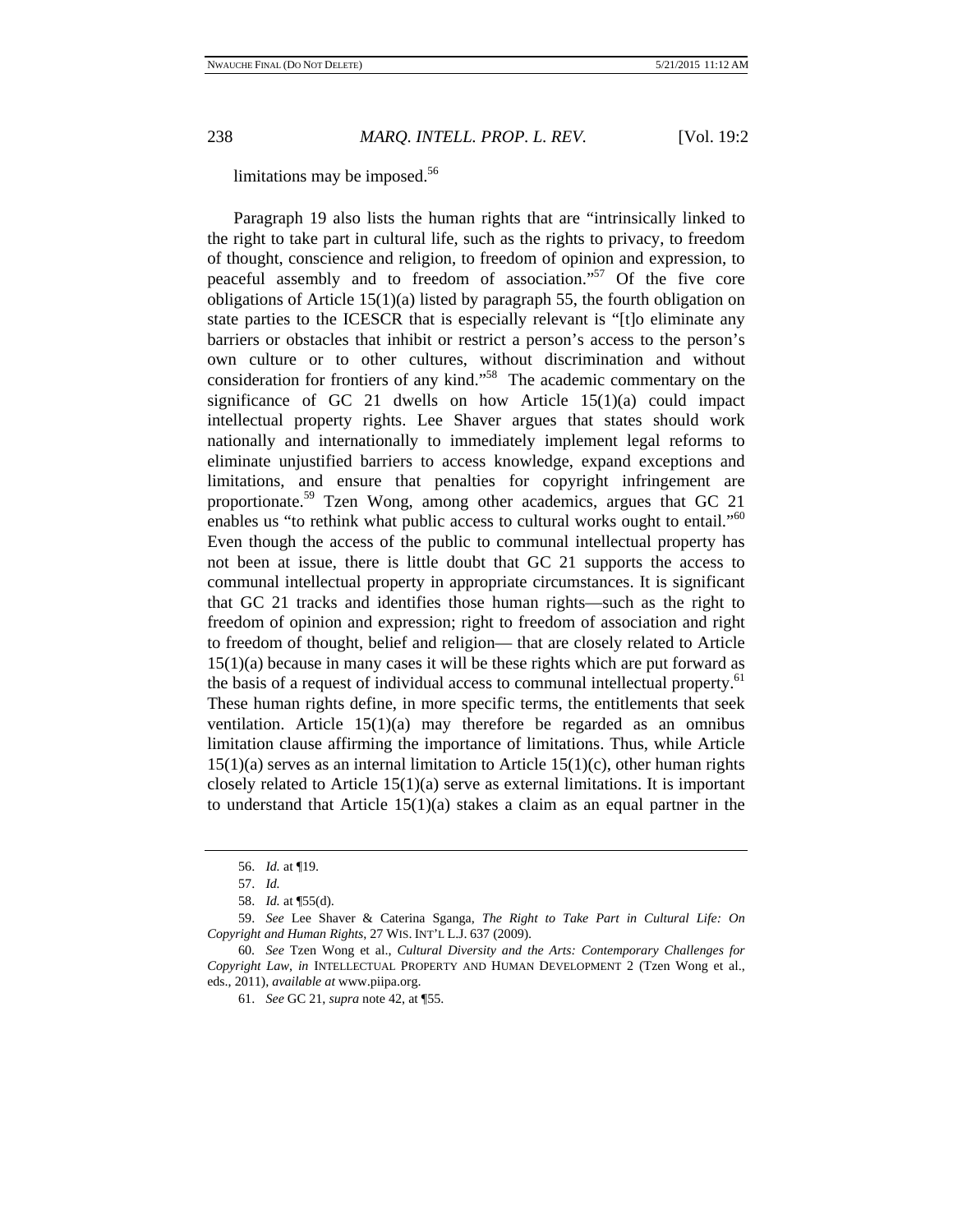right to communal intellectual property. Without such a claim of equality, the right of communities to moral and material interests of their creation would be dominant, allowing only a few measured limitations. Without a limitations provision in the form of Article  $15(1)(a)$  of the ICESCR, the control of communities over their intellectual capital will go overboard and important public interests will not be achieved. $62$  Swathes of knowledge in communal intellectual property important for advancement of society may be locked as a result of the exclusive rights of communities. Article 15(1)(a) introduces a balance in the right to communal intellectual property.<sup>63</sup>

2. The United Nations Declaration on the Rights of Indigenous Peoples

Another narrative, as stated above, is the one that is woven around the DRIP, whose importance includes the fact that the DRIP contains a catalogue of rights of indigenous people that provide a clue as to the content of the right to communal intellectual property.<sup>64</sup> In this respect, the right to communal intellectual property is articulated in a number of ways.

First, in Article 11(1), the DRIP provides that indigenous people have the right to practice and revitalize their cultural traditions and customs.<sup>65</sup> "This includes the right to maintain, protect and develop the past, present and future manifestations of their cultures, such as archaeological and historical sites, artefacts, designs, ceremonies, technologies and visual and performing arts and literature."66 Paragraph 2 of Article 11 directs States to "provide redress through effective mechanisms, which may include restitution, developed in conjunction with indigenous peoples, with respect to their cultural, intellectual, religious and spiritual property taken without their free, prior and informed consent or in violation of their laws, traditions and customs."<sup>67</sup>

Second, Article 31(1) provides that:

Indigenous peoples have the right to maintain, control, protect and develop their cultural heritage, traditional knowledge and traditional cultural expressions, as well as the manifestations of their sciences, technologies and cultures, including human and genetic resources, seeds, medicines, knowledge of the properties of fauna and flora, oral

<sup>62.</sup> *See, e.g.,* Michael F. Brown, *Can Culture be Copyrighted?*, 39 CURRENT ANTHROPOLOGY 193, 199 (1998).

<sup>63.</sup> *See* GC 21, *supra* note 42, at ¶15(a).

<sup>64.</sup> *See* Chidi Oguamanam, *Indigenuos Peoples' Rights at the Intersection of Human Rights and Intellectual Property Rights*, 18 MARQ. INTELL. PROP. L. REV. 261, 277 (2014).

<sup>65.</sup> U.N. GAOR, *supra* note 38, at art. 11(1).

<sup>66.</sup> *Id.* 

<sup>67.</sup> *Id.* at art. 11(2).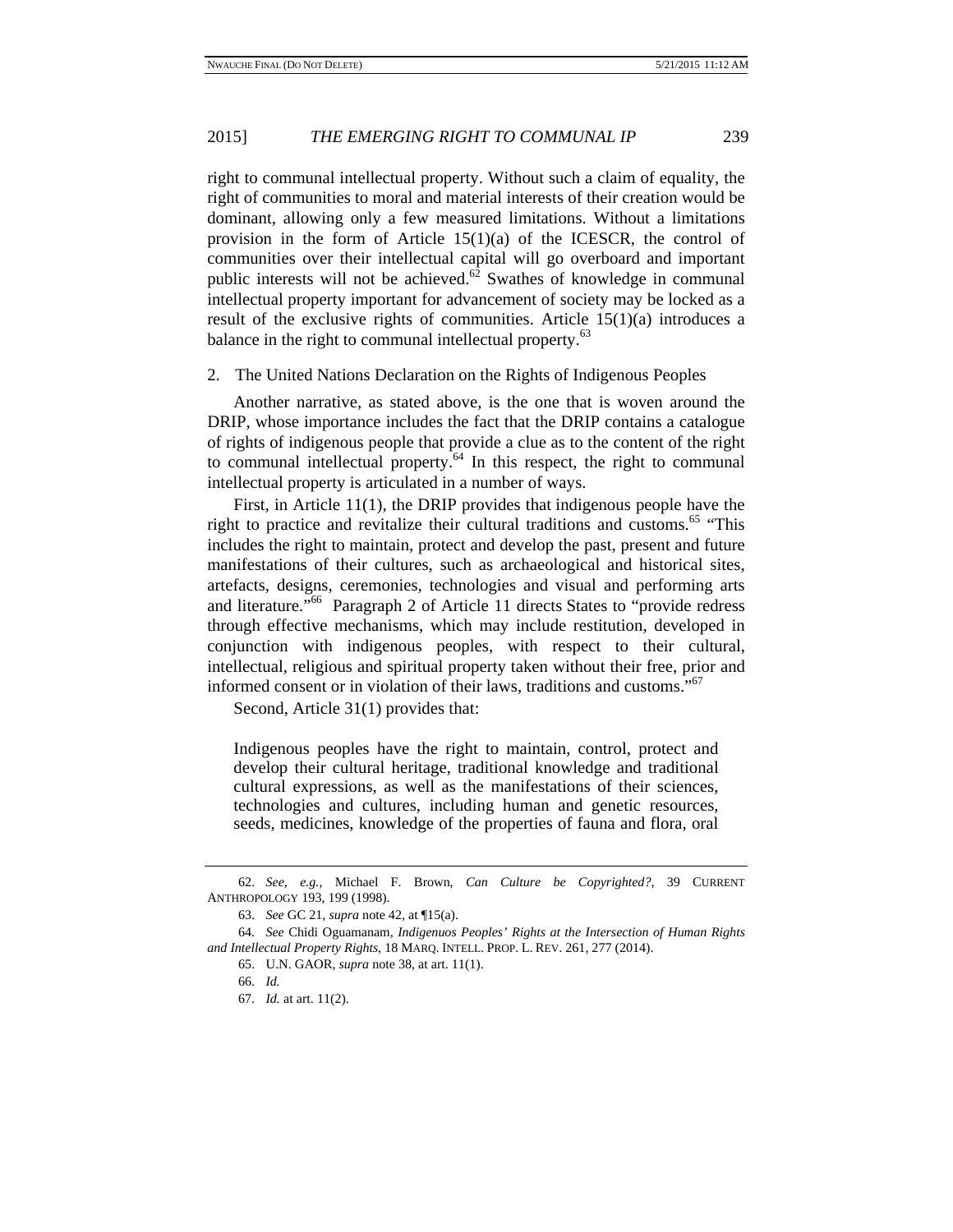traditions, literatures, designs, sports and traditional games and visual and performing arts. They also have the right to maintain, control, protect and develop their intellectual property over such cultural heritage, traditional knowledge, and traditional cultural expressions.<sup>68</sup>

Again, Article 31(2) directs States—in conjunction with indigenous people—to take effective measures to recognize and protect the exercise of these rights. $69$  The rights of indigenous people, however, are not absolute. Notably, Article 46 provides that indigenous people must exercise their rights within the context of the Charter of the United Nations and within the territorial integrity or political unity of sovereign and independent States.<sup>70</sup> These limitations are to be determined by law and in accordance with international human rights obligations.<sup>71</sup> "Any such limitations shall be nondiscriminatory and strictly necessary solely for the purpose of securing due recognition and respect for the rights and freedoms of others and for meeting the just and most compelling requirements of a democratic society."<sup>72</sup> It appears that the envisaged limitations will have to pass a high muster, making the entitlements of indigenous people higher than permissible limitations.

Thus, the balance of the right to communal property in the DRIP tilts in favor of the entitlements of indigenous peoples. There are a number of conclusions to be drawn from a comparison of the frameworks of Articles  $15(1)(a)$  and (b) of the ICESCR as well as the DRIP. First, the right to communal intellectual property consists of a two part structure of control over the intellectual capital of communities and access to their intellectual capital of equal parts. Second, the manner in which control over the intellectual capital of communities is cast is flexible. It is not clear that the control of the intellectual property of communities should be achieved by the grant of exclusive rights even though this appears likely, especially in the provisions of DRIP. Third, the recognition of the normative framework of communities in the form of their customary law as a basis of their control over their communal intellectual property is crucial and may be part of the recognition by States of the right to communal property of communities. Fourth, the facilitation of access to the communal intellectual property of indigenous people will largely result from the claims made by individuals based on a number of human rights including: the freedom of expression; the right to privacy; the right to property; and the right to dignity. This Article now turns

72. *Id.*

<sup>68.</sup> *Id.* at art. 31(1).

<sup>69.</sup> *Id.* at art. 31(2).

<sup>70.</sup> *Id.* at art. 46(1).

<sup>71.</sup> *Id.* at art. 46(2).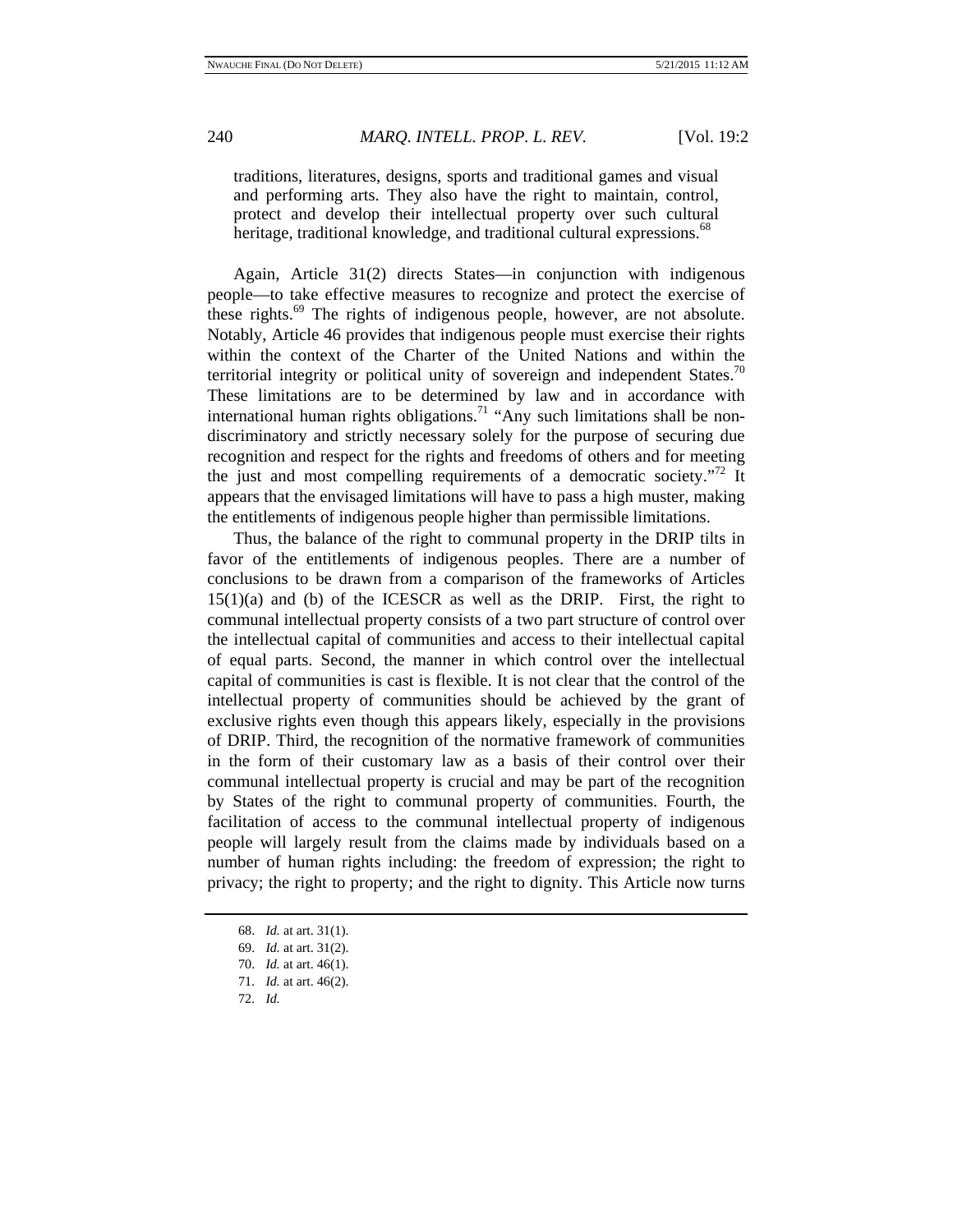to a consideration of regional initiatives that suggest a content of the right to communal intellectual property.

#### 3. Regional and National Approaches

At a regional level, it would appear that the content of a right to communal property is to be found in the right to property. The possibility of protecting communal intellectual property under the right to property in the American Convention for Human Rights was noted earlier in this Article. That possibility also exists with respect to the African Charter. This is not strange since there is abundant evidence that intellectual property is conceivable and protectable as property in national constitutions and regional treaties. A number of examples will suffice.

First, the European Court of Human Rights, in a number of decisions interpreting Article 1 of the First Protocol of the European Convention on Human Rights (*Melynchuk v. Ukraine*<sup>73</sup>*; Anheuser Busch, Inc. v. Portugal*74; *Balan v. Moldova*<sup>75</sup>; and *Ashby Donald v. France*<sup>76</sup>), has asserted that there can be no doubt that Article 1 of Protocol Number 1 is applicable to intellectual property. In interpreting Article 17(2) of the Charter of Fundamental Rights of the European Union, the European Court of Justice has stated that the protection of the right to intellectual property is indeed enshrined in Article 17(2) of the Charter of Fundamental Rights of the European Union<sup>77</sup> (the Charter). "There is, however, nothing whatsoever in the wording of that provision or in the Court's case-law to suggest that that right is inviolable and must for that reason be absolutely protected.<sup> $38$ </sup> It is therefore appropriate to imagine that the right to communal intellectual property could be conceived as a property right, albeit in a collective sense. One of the consequences of the recognition of intellectual property as part of the right to property by European Courts<sup>79</sup> is the requirement of a balancing exercise to align the right to property with other fundamental rights. $80$  At a

<sup>73.</sup> Melynchuk v. Ukraine*,* App. No. 28753/03, Eur. Ct. H.R. (2005).

<sup>74.</sup> Anheuser Busch, Inc. v. Portugal, App. No. 73049/01, Eur. Ct. H.R. (2007) (confirming the Grand Chamber of the European Court of Human Rights).

<sup>75.</sup> Balan v. Moldova, App. No. 19247/03, Eur. Ct. H.R. (2008).

<sup>76.</sup> Ashby Donald v. France, App. No. 36769/08, Eur. Ct. H.R. (2013).

<sup>77. 2000</sup> O.J. (C 364) 12. (" Intellectual Property shall be Protected.").

<sup>78.</sup> *See* Case C-70/10, Scarlett Extended SA v. Société belge des auteurs, compositeurs et éditeurs SCRL (SABAM), 2011 E.C.R. I-12025, ¶43.

<sup>79.</sup> *See generally* Laurence R. Helfer, *The New Innovation Frontier? Intellectual Property and the European Court of Human Rights*, 49 HARV. INT'L L.J. 1 (2008).

<sup>80.</sup> *Id.*; *see also* C-360/10, Belgische Vereniging van Auteurs, Componisten en Uitgevers CVBA (SABAM) v. Netlog NV, 2012 E.C.R. 1, 9, *available at* http://curia.europa.eu/juris /document.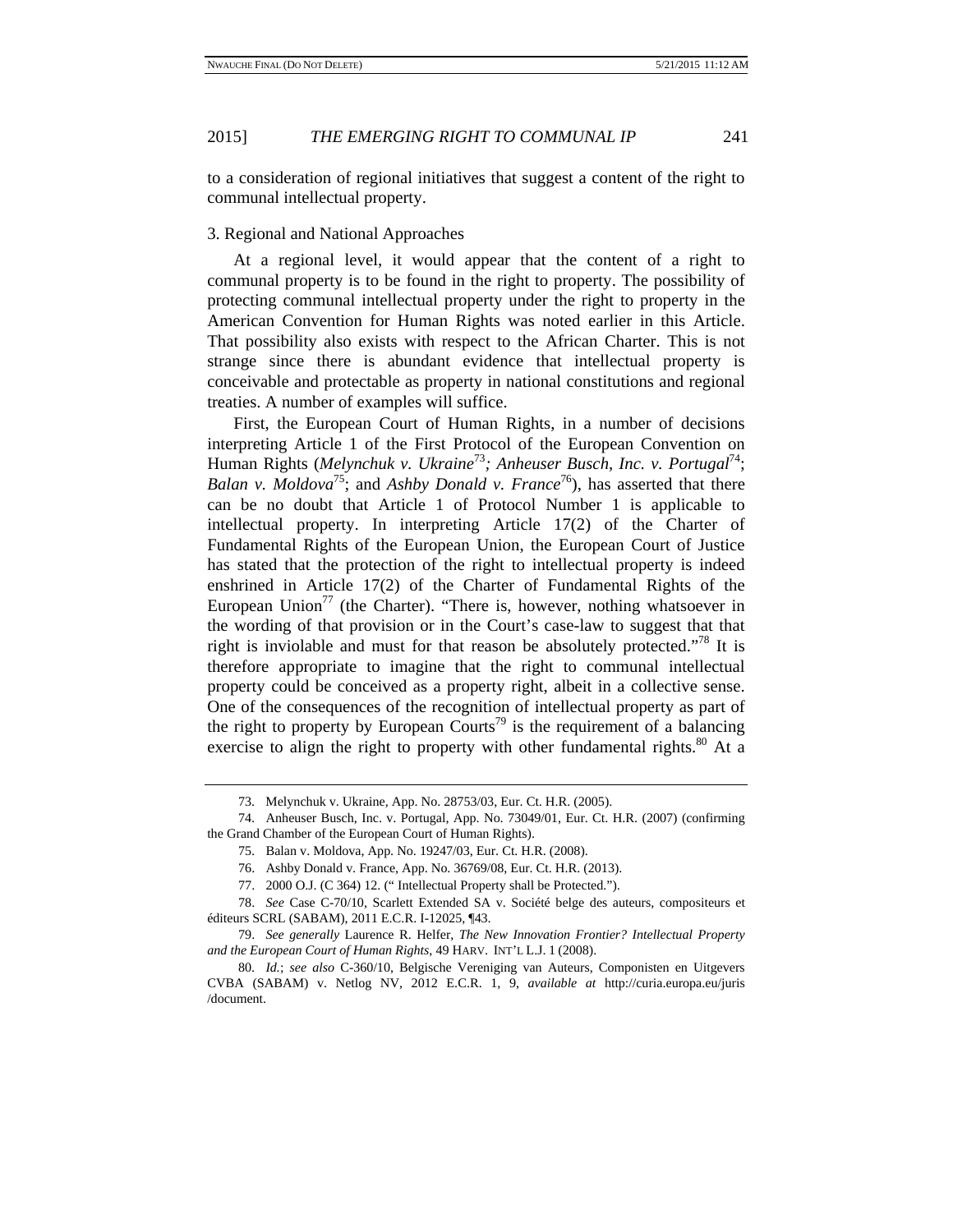national level, there is abundant evidence that intellectual property is protected as a right to property.<sup>81</sup>

As a matter of design it has become fashionable for constitutions to expressly mandate the statutory elaboration of fundamental human and peoples' rights. We have seen this with respect to the Kenyan Constitution, which requires legislation to express constitutional affirmations of the rights of Kenyan people to their intellectual property. Any such legislation would certainly be in furtherance of the right to communal intellectual property. It is interesting that the statutory elaboration occurs even when the constitutional basis of statute is unclear. A good example of this manner of statutory elaboration is found in the December 2013 South African legislation, which is the Intellectual Property Amendment Act 2013 (IPAA 2013) that seeks to "provide for the recognition and protection of certain manifestations of indigenous knowledge as a species of intellectual property."82 To this end, IPAA 2013 amends a number of intellectual property legislation<sup>83</sup> by: recognizing copyright in traditional works; recognizing traditional terms and expressions; making provisions for geographical indications; recognizing traditional designs; and protecting performances of traditional works. Both the National Environmental Management: Bio-Diversity Act<sup>84</sup> and the IPAA 2013 constitute an elaborate statutory framework for the protection of communal intellectual property in South Africa. The extent to which the absence of a right to communal intellectual property in the South African Bill of Rights will affect the interpretation of IPAA 2013 remains to be seen. It is very likely that a number of rights (such as the right to property,  $85$  the right to freedom of expression, and the limited right to culture in sections 30 and 31 of the South African Constitutions) will weigh heavily in the elaboration of this statutory scheme.<sup>86</sup> It is, however, the right to property that would have the greatest impact given the widespread recognition that communal property is contemplated as part of the right to property.<sup>87</sup> It is important to recognize that

<sup>81.</sup> *See* Enyinna S. Nwauche, *The Judicial Construction of the Public Interest in South African Copyright Law*, 39 INT'L R. INTELL. PROP. & COMPETITION L. 917, 921 (2008); *see, e.g.*, Laugh it Off Promotions CC v. South African Breweries, (42/04) SA 1 (CC) at ¶17 (S. Afr.).

<sup>82.</sup> Intellectual Property Amendment Act 28 of 2013 Preamble (S. Afr.).

<sup>83.</sup> *See, e.g.,* Performers Protection Act No. 11 of 1967 §§ 2, 3 (S. Afr.); Copyright Act No. 98 of 1978 § 1 (S. Afr.); Trade Marks Act No. 194 of 1993 § 43(2) (S. Afr.); Designs Act No. 195 of 1993, §§ 1(1), 1(20) (S. Afr.).

<sup>84.</sup> National Environmental Management: Biodiversity Act No. 10 of 2004 § 81(1)(a) (S. Afr.).

<sup>85.</sup> S. AFR. CONST., 1996 § 25.

<sup>86.</sup> *Id.* at §§30, 31.

<sup>87.</sup> *See, e.g.,* Mikhalien Du Bois, *Recognition and Protection of Traditional Knowledge Interests as Property in South African Law*, 2 EUR. PROP. L.J. 144 (2013); Mikhalien Du Bois,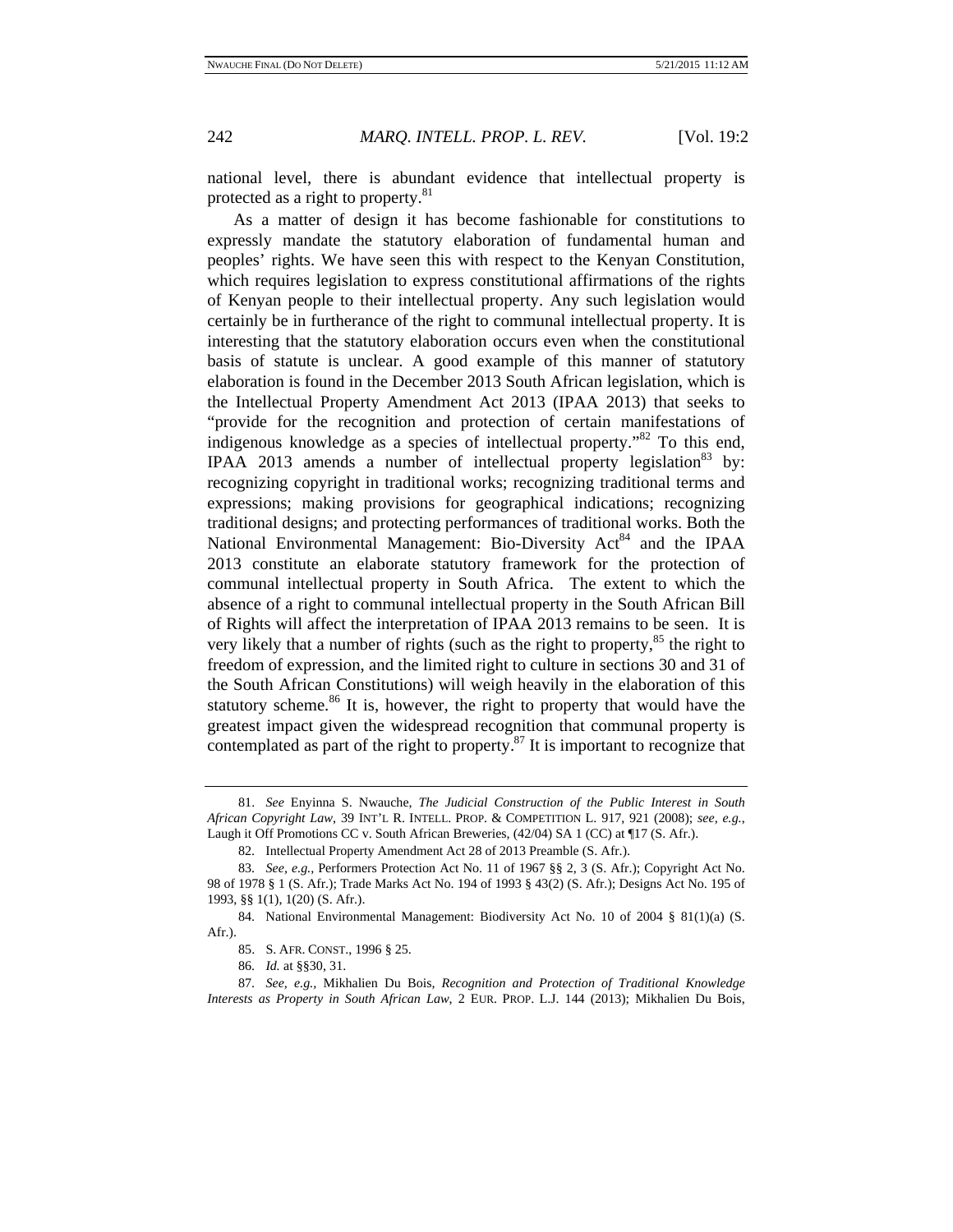the South African framework is not the only statutory framework for the protection of communal intellectual property. The Pacific Island countries are currently elaborating the protection of traditional knowledge by intellectual property rights within the context of the Regional Framework for the Protection of Traditional Knowledge and Expressions of Culture.<sup>88</sup>

To sum up this part, it is clear that the elaboration of the content of the right to communal intellectual property will remain a central concern in general. In particular, the challenge would be "the balance between heritage as a resource for all of humanity and as something that properly belongs to, and remains controlled by, its communities of origin."<sup>89</sup> This challenge will be in issue more at the national level than anywhere else.

#### **CONCLUSION**

The idea that property rights, including intellectual property, can be protected as communal property is one that remains controversial and will certainly continue to stir heated debates among academics and beyond. Still, the recognition of a right to communal property is a fundamental element in establishing the entitlement that communities may have in protecting their culture and advancing their economic and social identity. In this respect, this article has highlighted that the existence, or adoption, of state practices in the form of constitutional recognition and statutory protection of a communal right to property—and in turn, intellectual property—are crucial to guarantee the possibility of creating and guaranteeing such entitlement, and thus such a right. As this Article has noted, it is highly significant that some countries have chosen the path of protecting communal property in their national statutes and in several instances in their constitutions. Where a national constitution or statute does not protect the right to communal property directly, the fact that the legal system may provide a right to property can also play a crucial role in recognizing and protecting the rights of communal property.

Still, this article has also noted that even where the right to communal property is recognized and a community is entitled to claim this right, the enforcement of such a right must strike an adequate and equal balance between the protection of the communal right and the interests of the public.

*Intellectual Property as a Constitutional Property Right: The South African Approach*, 24 S. AFR, MERCANTILE L.J. 177 (2012).

<sup>88.</sup> *See* Miranda Forsyth, *Do You Want it Gift Wrapped?: Protecting Traditional Knowledge in the Pacific Island Countries*, *in* INDIGENOUS PEOPLES' INNOVATION: INTELLECTUAL PROPERTY PATHWAYS TO DEVELOPMENT 189, 189 (Peter Drahos & Susy Frankel eds., 2012).

<sup>89.</sup> *See* Michael F. Brown, *Heritage Trouble: Recent Work on the Protection of Intangible Cultural Property*, 12 INT'L J. CULTURAL PROP. 40, 49 (2005).